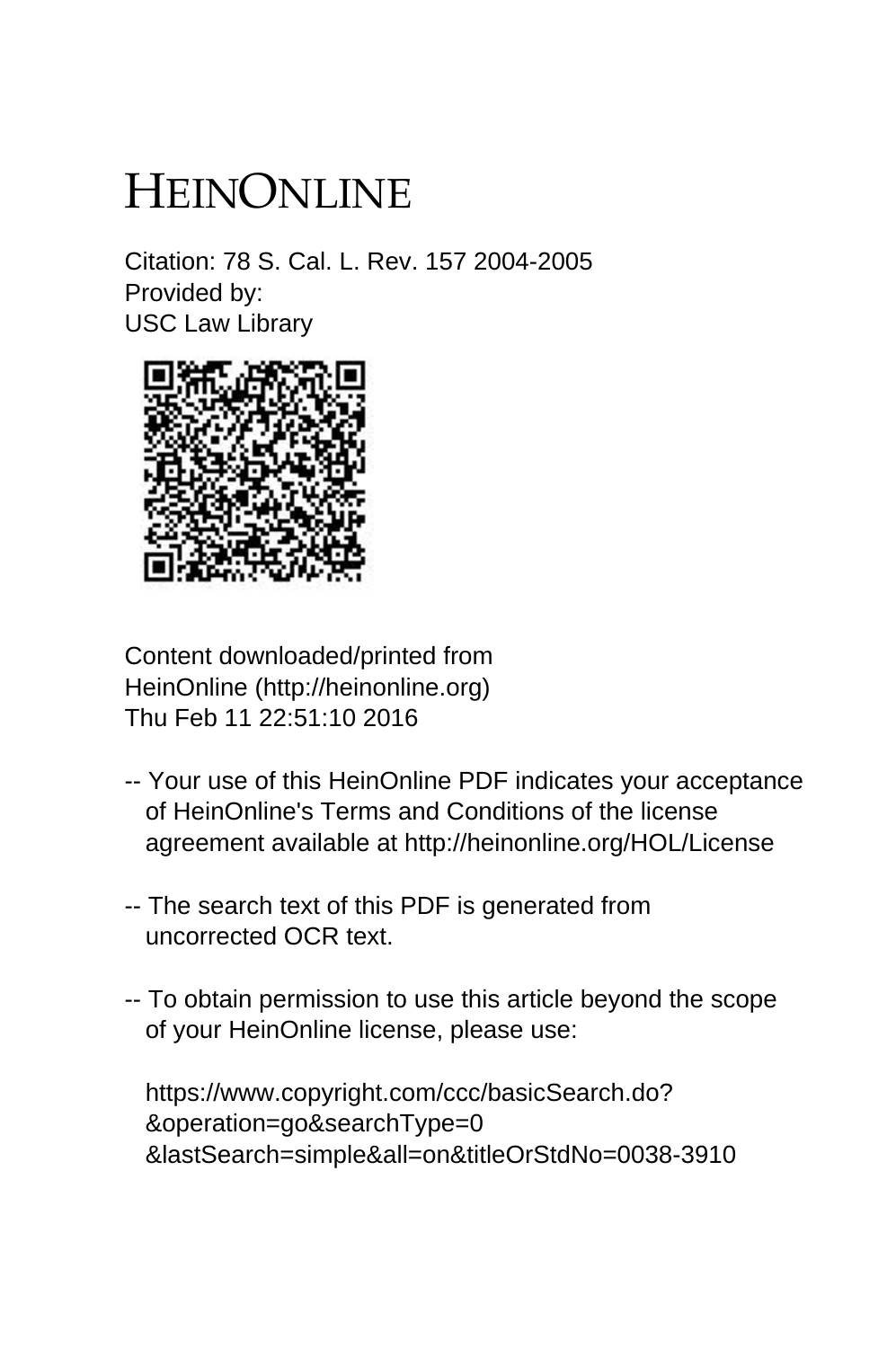# **ON TOURNAMENTS FOR APPOINTING GREAT JUSTICES TO THE U.S. SUPREME COURT**

## WERL\*

Professors Stephen Choi and G. Mitu Gulati are ambitious: they seek to quantify great legal minds. This interesting endeavor has both descriptive and normative components. Choi and Gulati hope not only to offer objective measures of what makes a judge great but also to affect the choices that presidents and senators make when appointing individuals to the U.S. Supreme Court. Their procedures—which entail running the names of judges through various judicial tournaments—lead the authors to endorse a handful of well-known federal appellate judges for nomination to the High Court. We admire Choi and Gulati's empirical skills as well as their clever take on an important issue. The ultimate question, however, is whether the current system does any better than the authors' tournament in predicting skills that include the ability to compromise and negotiate, a talent for shaping national policy, and a gift for choosing among the thousands of petitions for certiorari filed with the Court.' Choi and Gulati

<sup>\*</sup> "WERL" is the acronym for Washington University's weekly Workshop on Empirical Research in the Law; participants hail from Washington University's law school, political science department, and economics department. The group has been meeting since the Summer of 2000 and we have had countless lively discussions and debates—we think it fair to say that Professors Choi's and Gulati's scholarship (on a variety of topics) have fostered many of these exciting exchanges. For that reason we encourage the authors to continue their intellectual endeavors (notwithstanding our criticisms here). Regular WERL participants, all of whom contributed in some way to these comments, include Kathie Barnes, Randy Calvert, Kathleen Clark, Lee Epstein, Pauline Kim, Andrew Martin, Bob Pollak, Ted Ruger, Margo Schlanger, Nancy Staudt, and Peter Wiedenbeck. We are grateful to the Washington University Law School and the National Science Foundation for supporting our work and to Ren6 Lindstadt for providing outstanding research assistance. We used R and Stata to conduct the analyses, and to generate the graphs presented in this article. *See The R Project for Statistical Computing, at* http://www.R-project.org (last visited Nov. 16, 2004). The data can be found at the WERL Web site, http://werl.wustl.edu.

**I.** Stephen Choi & Mitu Gulati, *Choosing the Next Supreme Court Justice: An Empirical Ranking of Judge Performance,* 78 **S.** CAL. L. REV. 23, 31 n. **11** (2004).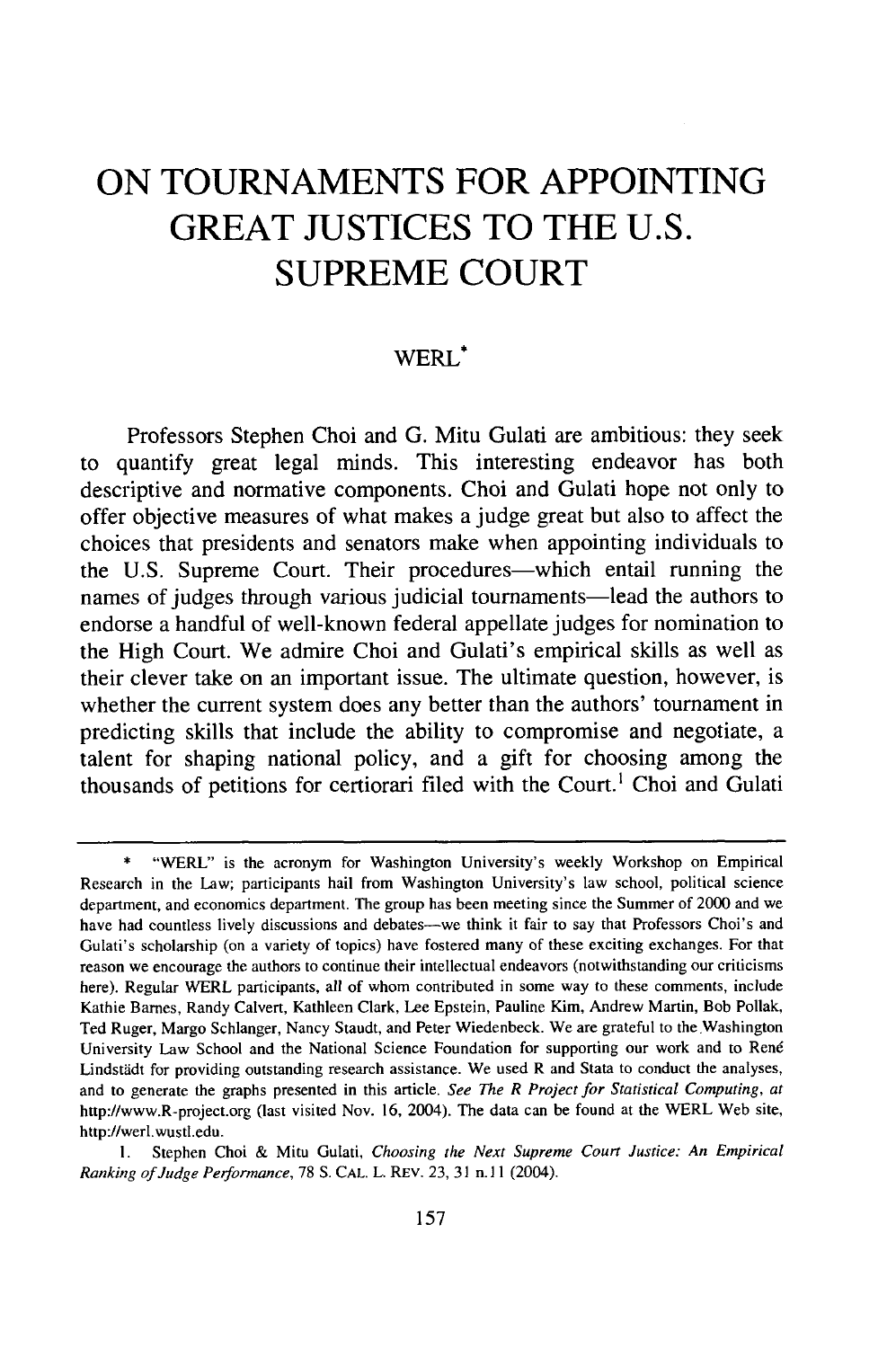say they "do not see how"<sup>2</sup> the current system could do any better than their tournament for identifying the nation's greatest legal minds.

We are not so sure. While we agree it is worthwhile to identify objective measures of legal greatness, we believe the authors replicate and at times exacerbate—some of the problems associated with the current appointments process. Although Choi and Gulati have undoubtedly started a useful dialogue, we argue that their approach is so fraught with faulty assumptions and imperfect measures that to replace the current nomination procedures with their tournament could lead to a series of harms that may well be more serious than those we face under the existing system. We describe the drawbacks as we see them-with Part I focusing on the troubling assumptions, and Part II on the problematic measures-and note that while the authors could readily fix some of these defects, others are inherent in the tournament and, thus, could not be remedied without rejecting the approach altogether. Consequently, while we applaud the creative thinking that leads the authors to propose a series of judicial games for vetting the names of possible Supreme Court nominees, we ultimately conclude in Part **III** that presidents and senators should reject Choi and Gulati's reform proposal.

#### I. PROBLEMATIC ASSUMPTIONS

Embedded within the Choi and Gulati proposal are several occasionally opaque but certainly troubling assumptions. In what follows we consider two: (1) that politics, philosophy, and ideology—and not ethics, competence, and intelligence-now dominate the process by which Supreme Court Justices attain their seats; and (2) that the judges of the federal appellate bench should form the sole pool from which to draw ethical, competent, and intelligent nominees.

#### A. DOES THE CURRENT PROCESS YIELD UNQUALIFIED JUSTICES?

Academics and policymakers alike have expressed a number of concerns regarding the appointment of Supreme Court Justices.<sup>3</sup> But one rising above nearly all others centers on the increasingly politicized nature

<sup>2.</sup> *Id.*

*<sup>3.</sup> See, e.g.,* **STEPHEN** L. CARTER, THE **CONFIRMATION MESS: CLEANING UP** THE FEDERAL APPOINTMENTS PROCESS (1994); MARK **SILVERSTEIN, JUDICIOUS CHOICES:** THE NEW POLITICS OF **SUPREME COURT CONFIRMATIONS** (updated college ed. 1994); Ruth Bader Ginsburg, Confirming Supreme Court Justices: *Thoughts on the Second Opinion Rendered by the Senate,* 1988 U. ILL. L. REV. 101 (1988).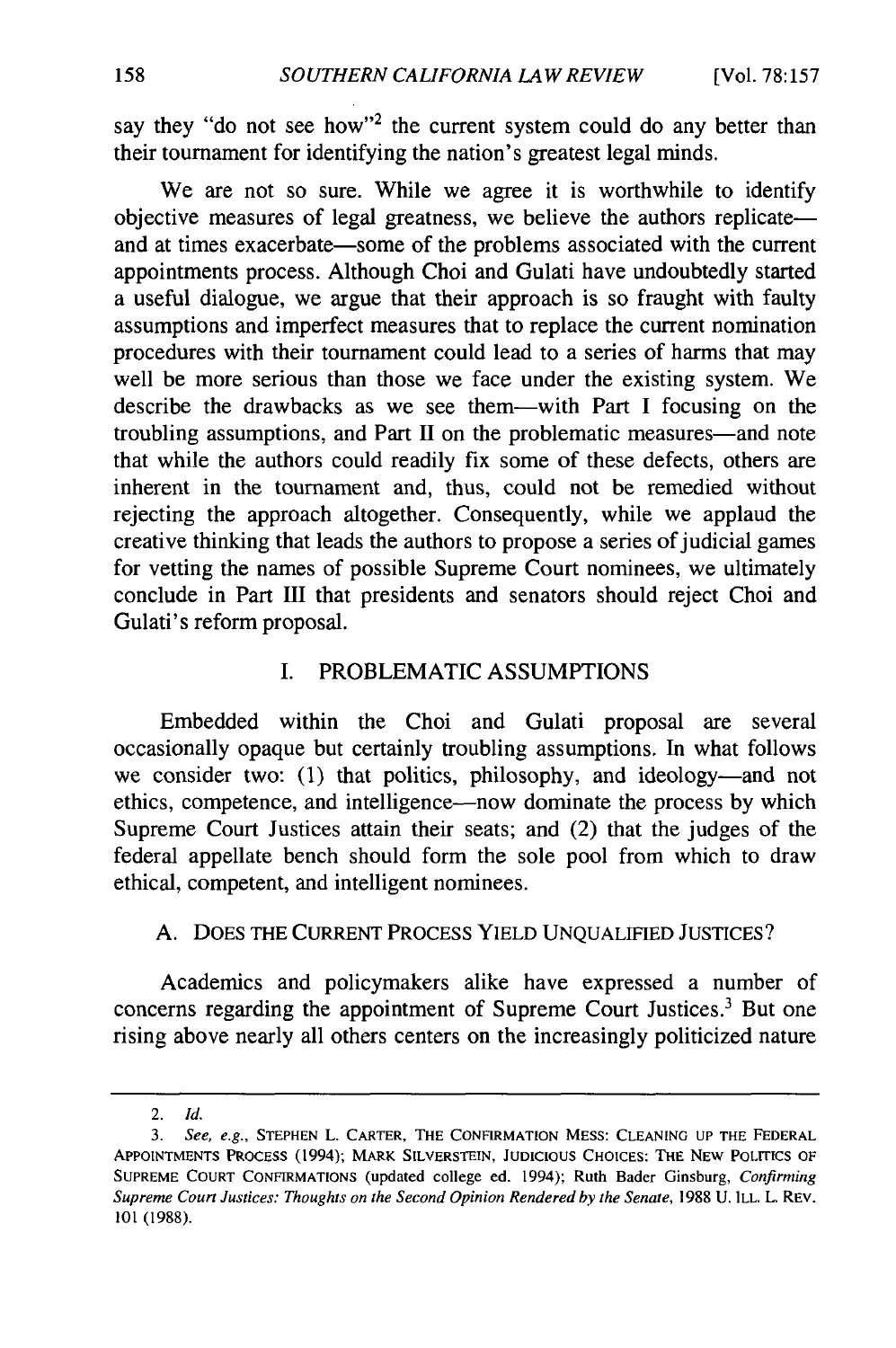of the process. Surely it is the case, as Gregory Caldeira and John Wright note, that "the selection of [Supreme Court Justices]—once a 'cozy triangle' of senators, the execucive branch, and the bar--[has become] a major arena for the participation of interest groups."4 It also is true that the media coverage of individual nominations has grown precipitously over the past few decades, such that, for example, the *New York Times* and *Time* magazine ran, on average, about fifty more stories on each post-1980 nominee than they did on his or her predecessor.<sup>5</sup>

These sorts of facts and figures lend some support to the claims of Choi and Gulati, as well as those made by many other observers, that the environment surrounding Senate contemplation of Supreme Court nominees has grown increasingly political and highly charged.6 But the more relevant question is the extent to which U.S. senators are political in response. Do senators' votes, in other words, attend to ideological and partisan-political concerns rather than to a candidate's qualifications to serve on the High Court?

Certainly Choi and Gulati would answer in the affirmative-indeed, their tournament proposal rests in no small measure on the assumption that politics and not qualifications now dominate the outcomes of Senate confirmation proceedings-and we have uncovered little commentary in the legal literature that would controvert them. But systematic evidence suggests otherwise. In an empirical study we conducted of the twenty-six Supreme Court nominations since 1953, we found that *both* the candidates' ideology (or, more precisely, their ideological distance from the senators) and their qualifications exerted significant effects on the votes cast by individual senators.

*SILVERSTEIN, supra* note 3, at 164.

2004]

<sup>4.</sup> Gregory A. Caldeira & John R. Wright, *Lobbying for Justice: The Rise of Organized Conflict in the Politics of Federal Judgeships, in* CONTEMPLATING COURTS 44 (Lee Epstein ed., 1995).

<sup>5.</sup> RICHARD DAVIS, ELECTING JUSTICE (forthcoming 2005).

<sup>6.</sup> Mark Silverstein, for example, observed the following:

The harsh reality of recent experience-that modern interest groups and media politics shape the selection of judges to our highest courts-has provoked a good deal of concern on the part of politician and citizen alike, and calls for reform of the process of 'advice and consent' are frequently heard.

<sup>7.</sup> For more about our research, see *infra* notes 8-9. For systematic empirical studies reaching the same conclusion, see Charles M. Cameron, Albert D. Cover & Jeffrey A. Segal, *Senate Voting on* Supreme Court Nominees: A Neoinstitutional Model, 84 AM. POL. SCI. REV. 525 (1990); Jeffrey A. Segal, Charles M. Cameron & Albert D. Cover, *A Spatial Model of Roll Call Voting: Senators, Constituents, Presidents, and Interest Groups in Supreme Court Confirmations,* 36 AM. J. POL. **SC.** 96 (1992). Our study builds on these.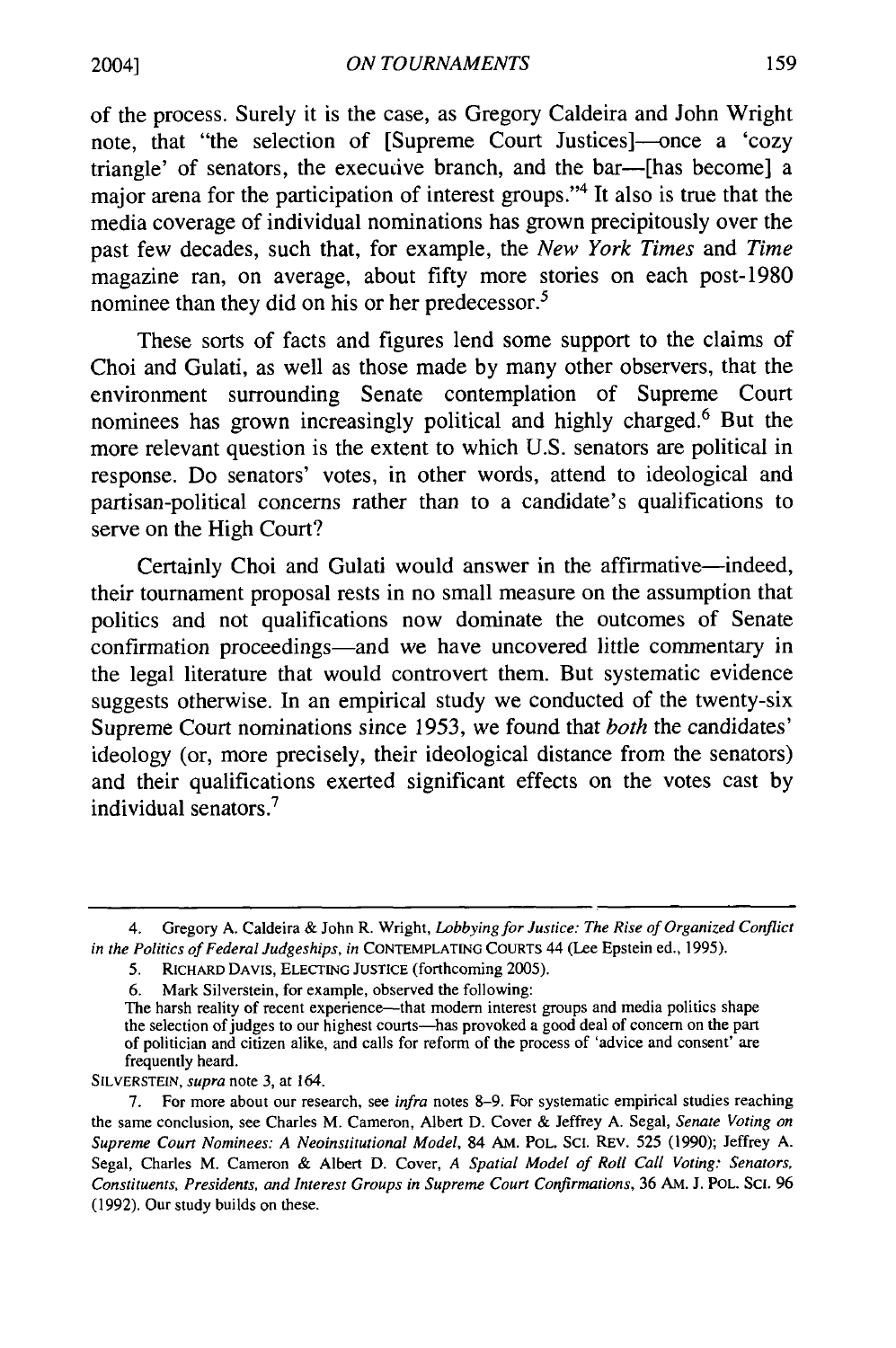While the specifics of our study are available elsewhere,<sup>8</sup> Figure 1 conveys the basic flavor of the results. The left panel shows that the probability, across the twenty-six nominees under analysis, of a favorable vote varies depending on a senator's ideological proximity to the candidate under consideration. Keeping in mind that nearly eighty-five percent of all senate votes are "yeas," note that when we set all the other variables in our model at their mean (or median, with the exception of the interaction between ideology and qualification), the likelihood, on average, of a senator voting for a candidate is 23.5% when that senator and the candidate are ideological extremes (the black line). That figure increases to 99.4% when they are at the closest levels (the dashed line).

The Cameron et al. approach has at least three advantages for empirical work. First, it has a high degree of facial validity; that is, it appears to comport with our existing knowledge of the nominees. For example, it is Carswell--reckoned "mediocre" even by supporters-who receives the lowest score. (Recall Senator Roman Hruska's (infamous) defense of Judge Carswell: "Even if he were mediocre, there are a lot of mediocre judges and people and lawyers. They are entitled to a little representation, aren't they?" *See* JOHN ANTHONY MALTESE, THE SELLING OF SUPREME COURT NOMINEES 16 (1995)). And it is Kennedy, Ginsburg, Scalia, and several others—candidates even would-be opponents admitted were qualified to serve-who receive the highest. Second, the scores pass standard criteria for intercoder reliability: using  $\pi$  as their index, Cameron and his colleagues report results of 0.87 (p <0.001). Cameron et al., supra note 7, at 533. Finally, and perhaps not so stunningly given the range of newspapers consulted, the measure does not appear biased by ideology or political party; in other words, neither Republicans nor Democrats received higher (or lower) ratings based solely on their policy preferences or partisanship. (A bivariate regression of the qualification score on our measure of ideology produces an insignificant coefficient  $(p=0.136)$ , as does a regression of qualifications on the nominee's political party  $(p=0.642)$ .)

<sup>8.</sup> See Lee Epstein, Jeffrey A. Segal, Nancy Staudt & René Lindstädt, The Role of Qualifications in the Confirmation of Nominees to the U.S. Supreme Court, 32 FLA. ST. U. L. REV. (forthcoming 2005), available at http://epstein.wustl.edu/research/qualified.pdf (pre-copy-edited version). See also infra note 9. Worth noting here, though, is that we employ Cameron, Cover, and Segal's approach to qualifications: a measure of qualifications derived from a content analysis of newspaper editorials written from the time of nomination by the president until the vote by the Senate. Cameron et al., supra note 7, at 529-30. Specifically, they selected four of the nation's leading newspapers, "two with a liberal stance (the New York Times and the Washington Post) and two with a more conservative outlook (the Chicago Tribune and the Los Angeles Times)," and identified every editorial that offered an opinion on the candidate's qualifications (from the nominations of Earl Warren through Anthony Kennedy). **Id.** at 529. With the editorials in hand, Cameron and his colleagues coded their content on the basis of claims about the nominee's acceptability from a professional standpoint; the research team then created a scale of qualifications for each nominee that ranged from one (most qualified) to zero (least qualified). *Id.* at 530. In our analysis, we use a nominee's lack of qualifications rather than his or her qualifications as an independent variable. We derive the "Lack of Qualification" variable simply by subtracting the "Qualification" measure from one.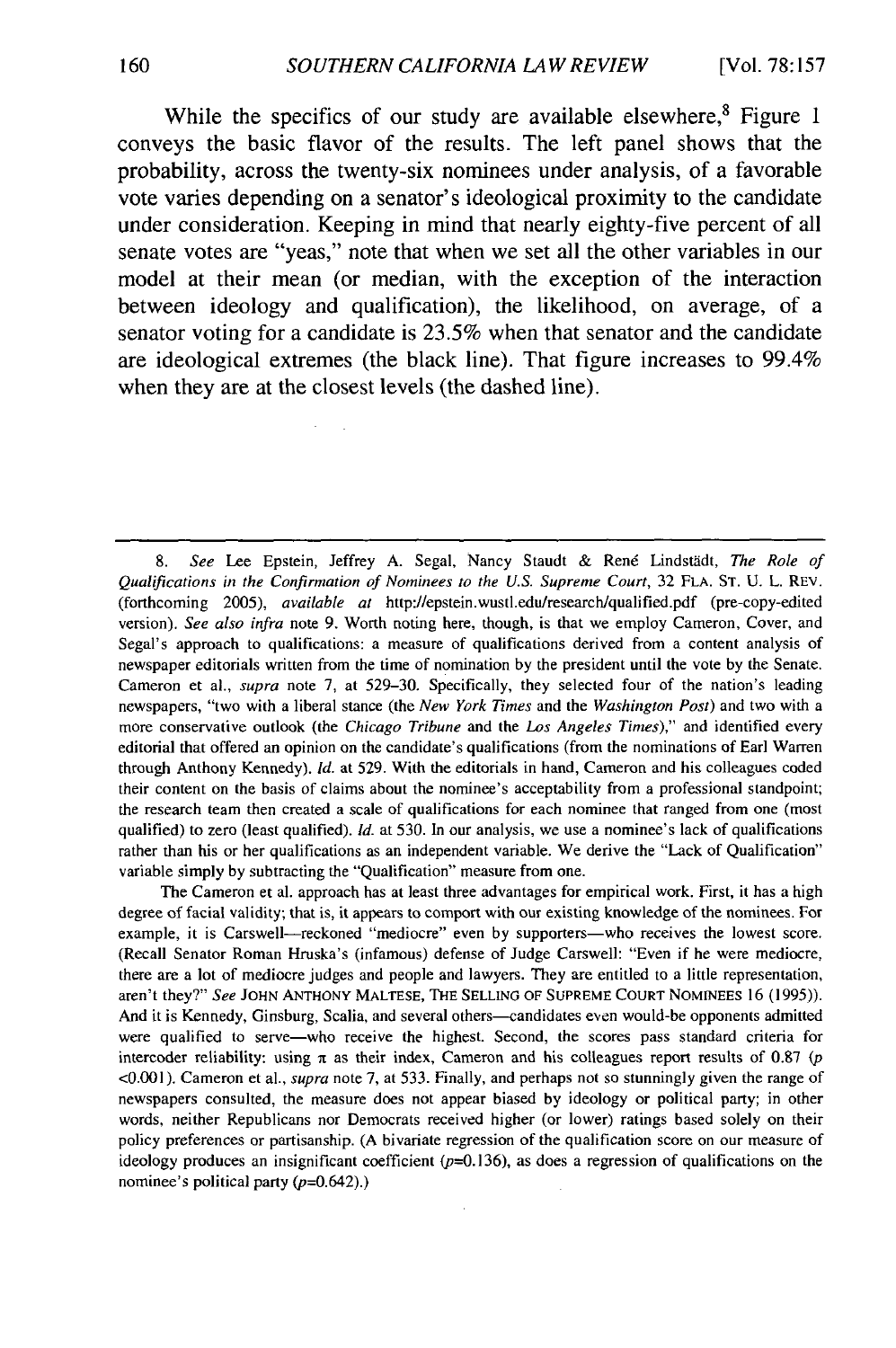



Each curve represents the probability density of voting "yea" on the nominee, accounting for the uncertainty in our estimates. All variables are set at their sample means (or medians). (For each panel, the variable on the x-axis is interacted with the sample mean of the other variable.) The left panel shows these probabilities for ideologically distant nominees (black), and ideologically proximate nominees

9. Figure 1 is based on the following data:

| Variable                                             | Coefficient | (Std. Err.) |  |  |  |  |
|------------------------------------------------------|-------------|-------------|--|--|--|--|
| <b>Lack of Qualifications</b>                        | $-0.678**$  | (0.239)     |  |  |  |  |
| Ideological Distance                                 | $-0.641**$  | (0.249)     |  |  |  |  |
| Lack of Qualifications $\times$ Ideological Distance | $-9.009**$  | (0.920)     |  |  |  |  |
| <b>Strong President</b>                              | $0.900**$   | (0.103)     |  |  |  |  |
| Same Party                                           | $0.367**$   | (0.089)     |  |  |  |  |
| Constant                                             | $1.507**$   | (0.094)     |  |  |  |  |
| N                                                    | 2461        |             |  |  |  |  |
| Log-likelihood                                       | -584.399    |             |  |  |  |  |
| $x_{(5)}^2$                                          | 942.23      |             |  |  |  |  |

This is a probit model, which we estimated using maximum likelihood. The symbol "\*\*" indicates  $p \leq$ 0.01. The dependent variable consists of the 2461 confirmation votes cast by individual senators on the nominations of Justice Warren in 1953 through Justice Breyer in 1994. The measures for "Lack of Qualifications," "Strong President," and "Same Party" are the same as those in Cameron et al., supra note 7, at 530, and Segal et al., supra note 7, at 107. "Ideological Distance" is the ideological distance between a nominee and a senator. For our measurement approach and distance calculations, see the detailed discussion in Epstein et al., *supra* note 8, at 13-22 (further investigating the role of qualifications in the Supreme Court appointment context).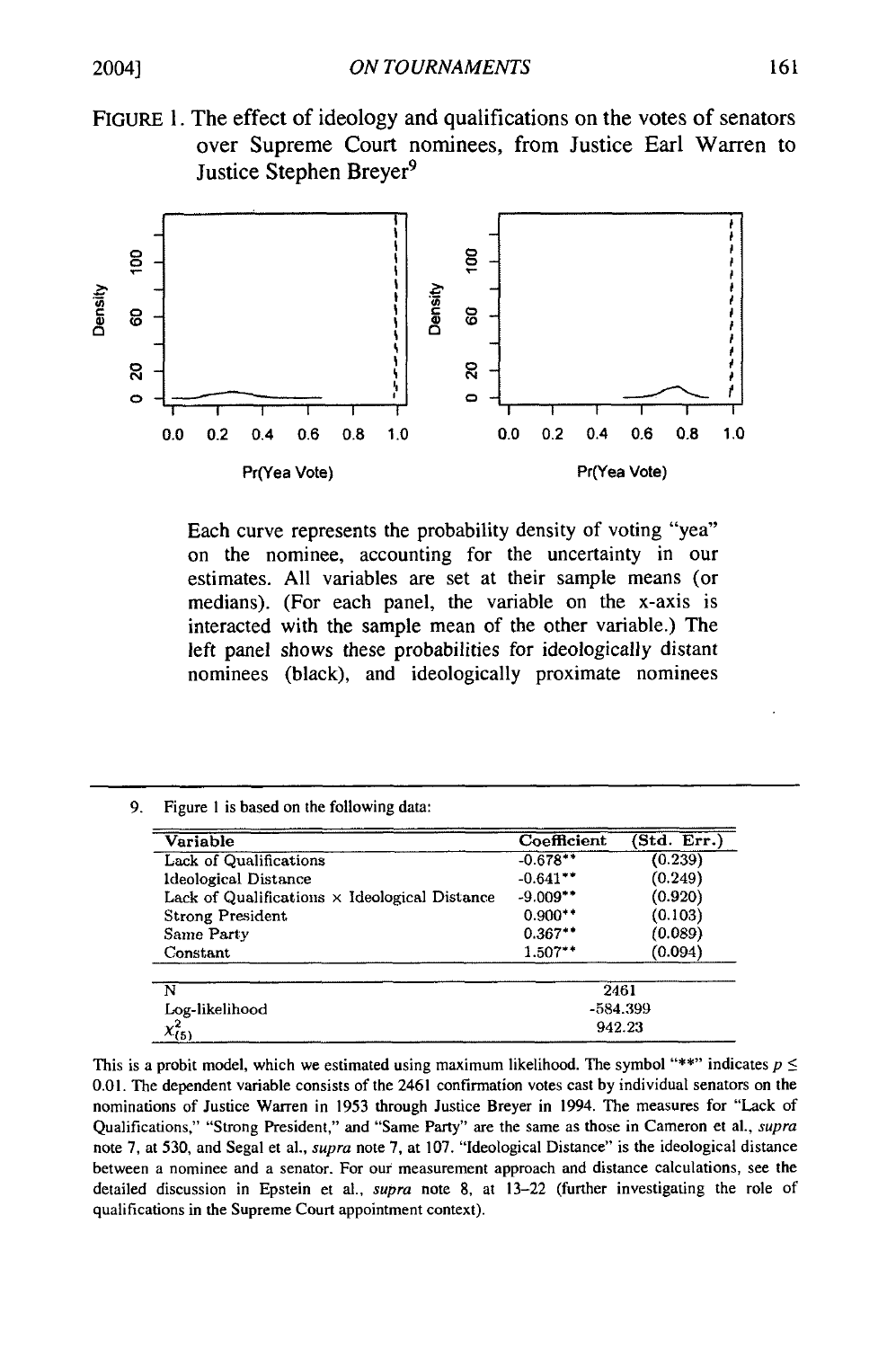(dashed); the right panel, for highly unqualified nominees (black) and high qualified nominees (dashed).<sup>10</sup>

Nearly as important as the candidate's policy preferences (relative to the senator's), though, is his or her professional merit. To see this, consider the right panel of Figure 1, which shows the probability of a senator voting for a nominee on the basis of the nominee's qualifications. Notice that when a nominee is perceived as highly unqualified (the black line) and all other variables are at their mean, the likelihood of a senator casting a nay vote is twenty-five percent. That probability decreases 125-fold to 0.2% when the nominee is highly qualified (the dashed line).

What these results, along with additional analyses, indicate is that senators will most certainly vote for candidates who are ideologically close to themselves and well-qualified; and they also will almost certainly vote against candidates who are politically distant and not qualified. And, yet, while the odds are high that they will vote for an undeserving candidate who is ideologically proximate (for example, the Southern Democrats and Clement Haynsworth)—thus underscoring the role of politics—it is also the case that they will, under certain conditions, support a candidate whose politics they dislike if they perceive that candidate to be highly meritorious (Republicans and Ruth Bader Ginsburg)-thus underscoring the role of qualifications.

In short, virtually all contemporary writing on the confirmation of Supreme Court nominees has it exactly right: politics play a critical role. Our statistical modeling exercise leaves little doubt that senators are more likely to vote for nominees who share their policy preferences. But that same modeling exercise also leaves little doubt about the role-and the crucial role at that-of qualifications. Whether a candidate is perceived as meritorious also affects senators' votes and, indeed, exerts an effect nearly as strong as ideological proximity. As such, we believe our results serve to undermine an assumption implicit in so many schemes for abrupt change in the appointments process: that merit takes a back seat to politics. Quite the opposite. It appears that qualifications do not now play, nor have they ever played in the contemporary era, a trivial role in the confirmation of Justices.

<sup>10.</sup> We generated these figures using the program Zelig in R. *See* Gary King, Michael Tomz & Jason Wittenberg, *Making the Most of Statistical Analyses: Improving Interpretation and Presentation,* 44 AM. J. POL. Sci. 347 (2000); Kosuke Imai, Gary King & Olivia Lau, *Zelig: Everyone's Statistical Software, Version 2.0-6,* http://GKing.Harvard.Edu/zelig (last visited Nov. 16, 2004).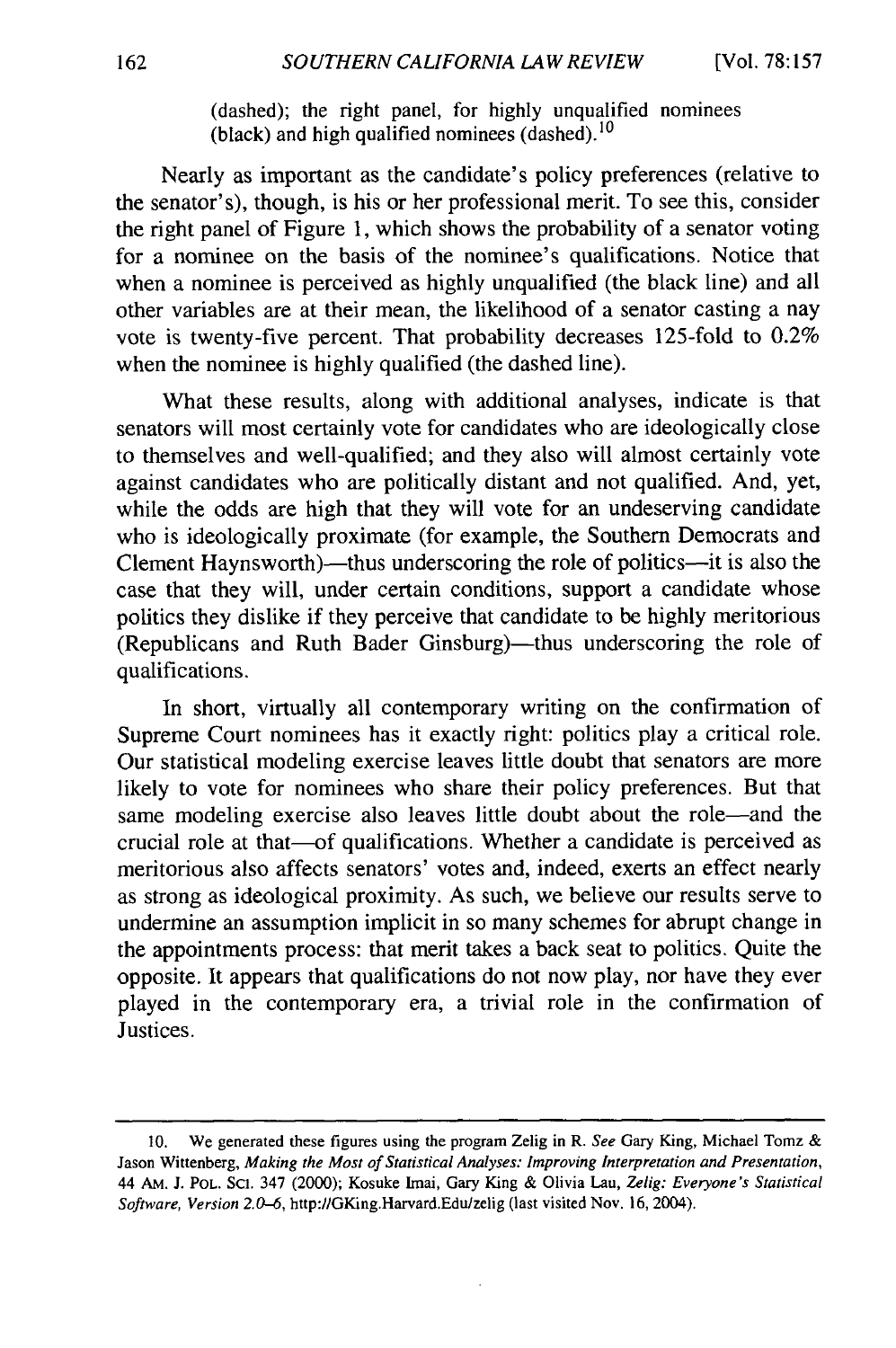## B. Do GREAT APPELLATE COURT JUDGES MAKE GREAT SUPREME COURT JUSTICES?

Choi and Gulati assume we should draw names for promotion to the Supreme Court from federal appellate courts.<sup>11</sup> We cannot help but note the irony in this choice given the lack of confidence the authors have in the current appointments process. More seriously, though, we think there are obvious problems with this idea that the authors never investigate. First, selection procedures that permit presidents to appoint and senators to confirm only appellate court judges work to homogenize the Court in a number of ways that we find harmful.

The limited pool proposed by Choi and Gulati assures that the nominees will all have similar career experiences and this, in turn, leads to a narrow set of possible judicial outcomes on important legal questions. This is not mere conjecture; at least twenty-two empirical studies have investigated the impact of judges' background characteristics and close to seventy percent of the studies found a close correlation between judges' career history and judicial decisionmaking. 12 For example, one study found that prior professional experience impacted judicial views on the constitutionality of the Sentencing Guidelines-judges with past experience as criminal defense lawyers were likely to oppose them while judges with prior judicial experience were likely to find the Guidelines constitutionally valid.<sup>13</sup> Another empirical study found that federal appellate judges with experience representing management clients in union cases were significantly less likely to publish their opinions in federal reporters than were other panels that lacked this experience.<sup>14</sup> We believe these results, as well as many others found in the extant literature, underscore the importance of career diversity on the Supreme Court. "Because judges with varied career experiences bring distinct perspectives to the bench-perspectives that ultimately lead them to make distinct judicial choices-merging jurists with diverse career paths [is more likely to] lead to more effective decision making." $15$ 

<sup>11.</sup> Choi & Gulati, supra note 1, at 31.

<sup>12.</sup> Lee Epstein, Jack Knight & Andrew D. Martin, *The Norm of Prior Judicial Experience and Its Consequences for Career Diversity on the U.S. Supreme Court,* 91 **CAL.** L. REV. 903,954 (2003).

<sup>13.</sup> Gregory C. Sisk, Michael Heise & Andrew P. Morriss, *Charting the Influences on the Judicial Mind: An Empirical Study of Judicial Reasoning,* 73 N.Y.U. L. REV. 1377, 1383 (1998).

<sup>14.</sup> Deborah Jones Merritt & James J. Brudney, *Stalking Secret Law: What Predicts Publication in the United States Courts of Appeals,* 54 VAND. L. REV. 71, 102-03 (2001).

*<sup>15.</sup>* Epstein et *al., supra* note 12, at *956.*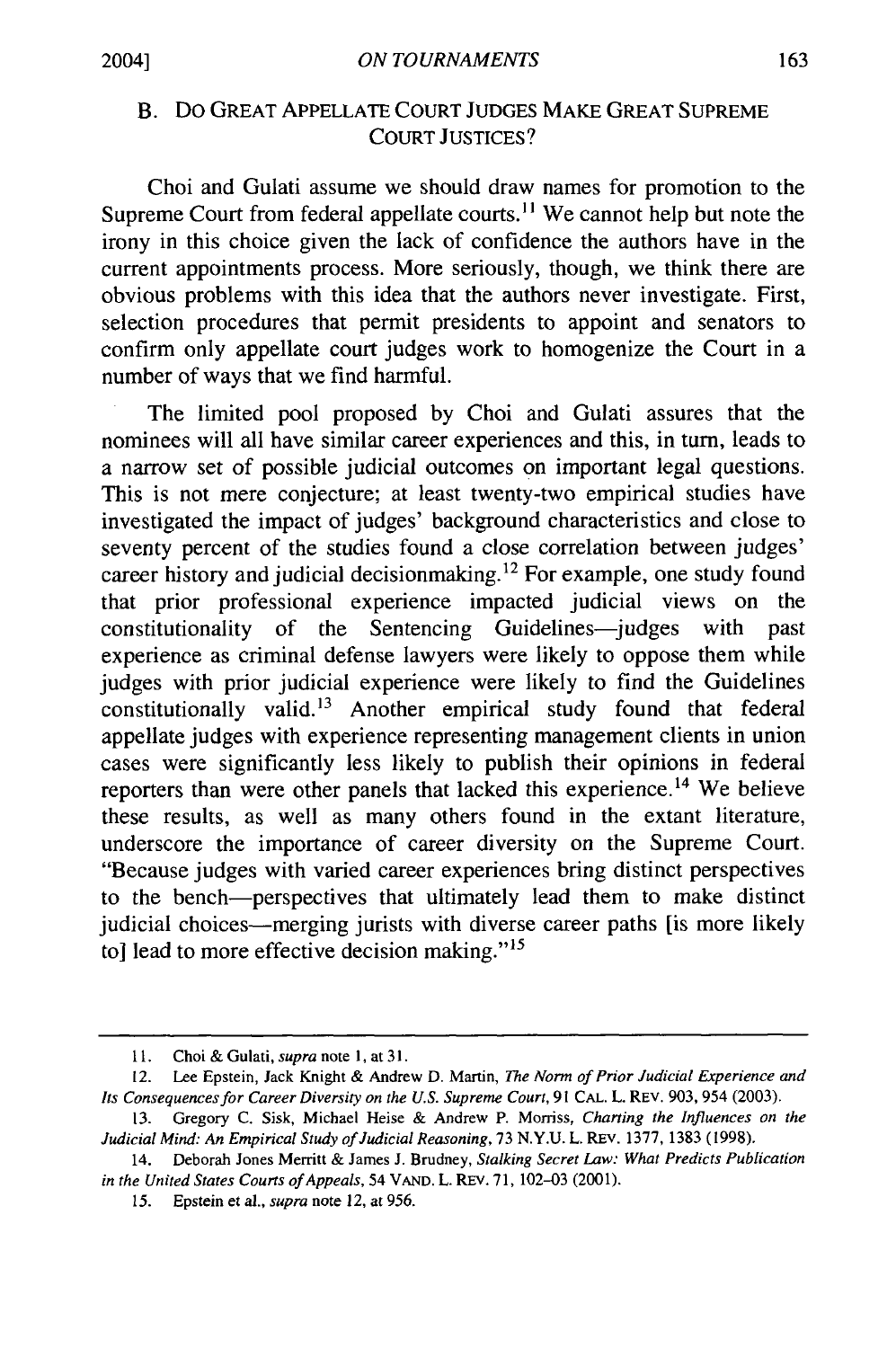Moreover, looking to federal appellate judges for possible promotion to the Supreme Court solidifies another type of homogeneity-lack of racial and gender diversity.<sup>16</sup> We do not recount here why variation along gender and racial or ethnic lines is desirable; scores of scholars, commentators, and policymakers have already done so. We note only that limiting the pool in the manner that Choi and Gulati propose means that presidents will consider only a handful of women and minorities for promotion. Of the 167 federal appellate court judges in active service, only thirty-six are women and just twenty-four are members of racial or ethnic minority groups.<sup>17</sup> These numbers begin to border on the trivial when we consider that presidents typically nominate members of their own political party to the Court. With a wider pool that includes legislatures, state courts, government legal offices, and private law practices, the selection bias exacerbated by Choi and Gulati's tournament approach begins to dissipate as the number of females and minority group members increases in these other venues. This, in turn, will assure the diversity that so many scholars and commentators argue is necessary for good decisionmaking.

The selection bias and the resulting lack of diversity along numerous axes, however, are not the major flaws in Professors Choi and Gulati's article in our view. The authors, inexplicably, fail to theorize fully the question of "what makes a great Supreme Court Justice?," leaving the reader to wonder why they are comfortable limiting their pool of nominees (given the problems described above) and at the same time adopt the particular measure they do (with the problems we describe below<sup>18</sup>). We think the question is an important one, but that the authors fail to offer a convincing answer. They hint that negotiation, prioritization, and conflict resolution skills are key, but ultimately they rely on their own intuition-a great federal appellate court judge makes a great Supreme Court Justice. "After all," they observe, "the job at the lower court level (deciding cases and writing opinions explaining the decisions) is often much the same as at the higher level (the difference being that one hears fewer, but more important, cases)."<sup>19</sup> We wish the authors had made a more serious attempt

<sup>16.</sup> *See id.* at 956-57.

<sup>17.</sup> Sheldon Goldman, Elliot Slotnick, Gerard Gryski, Gary Zuk & Sara Schiavoni, *W. Bush* Remaking the *Judiciary: Like Father Like Son?,* 86 JUDICATURE 282, 294 (2003). The judges listed in Choi and Gulati's study include twenty-two women and thirteen racial or ethnic minorities. We obtained this data by comparing the information found in Choi & Gulati, supra note 1, at 165 app. tbl. A, with Gary Zuk, Deborah J. Barrow & Gerard S. Gryski, The S. Sidney Ulmer Project: Attributes of U.S. Appeals Court Judges, 1801-1994, at http://www.as.uky.edu/polisci/ulmerproject/aubumdata.htm (last visited Oct. 12, 2004).

<sup>18.</sup> See infra Part **H.**

<sup>19.</sup> Choi & Gulati, supra note 1, at 31.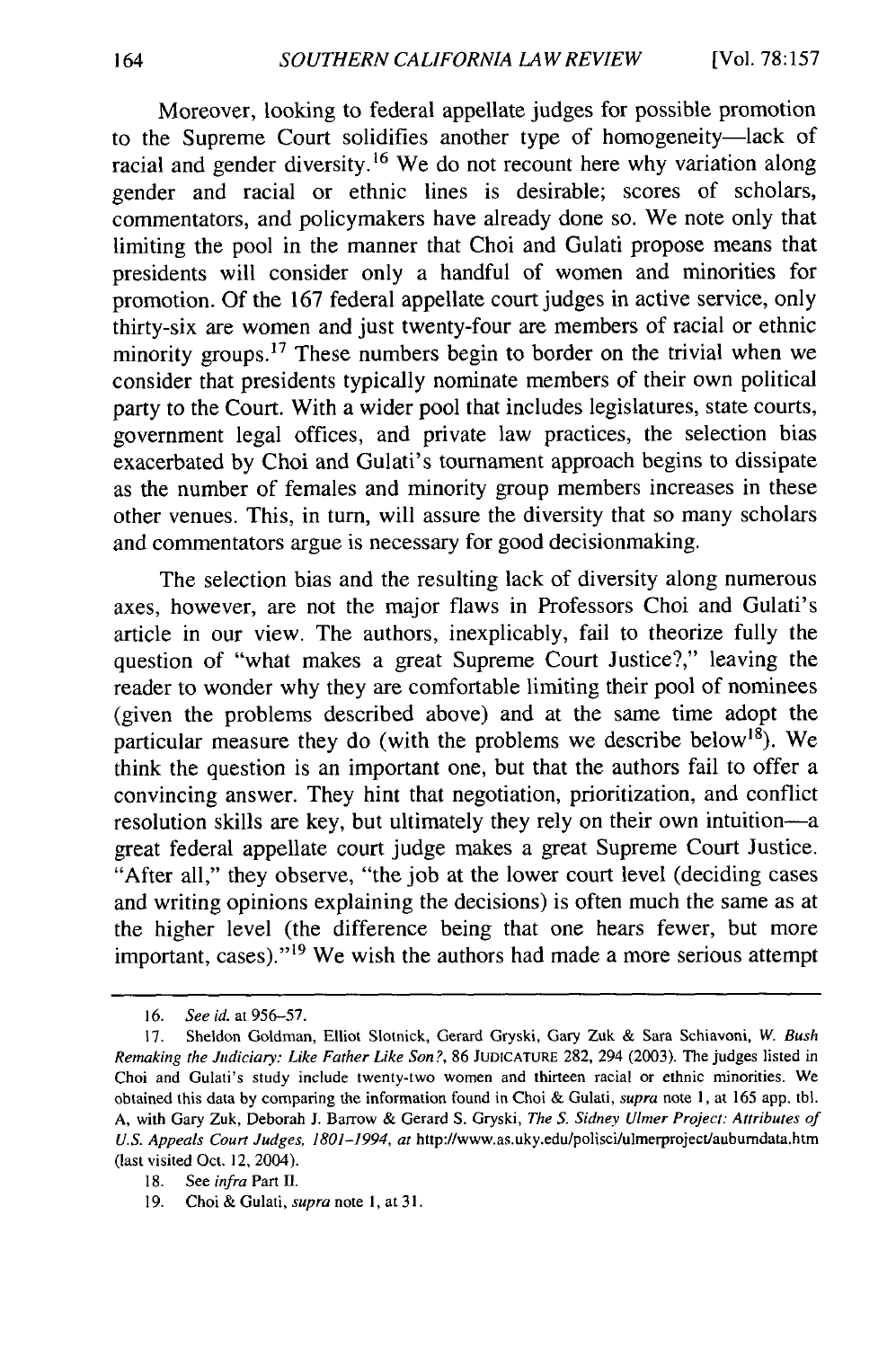at theorizing greatness at the Supreme Court level, thereby giving insight into their research design and methodological choices.

Although we do not offer a positive theory of the "great justice" here, we did investigate just how past and present Justices would perform in a model that restricts the appointments process to appellate judges. We found sixteen studies in the law and social science literatures ranking Supreme Court Justices according to their perceived greatness. 20 The authors of the studies determined who is great based on their own (or survey respondents') subjective viewpoints and intuitions, and for this reason, they share some of the same drawbacks found in the Choi and Gulati study. But we do find the studies revealing for two reasons. First, the same names show up over and over again. Second, the studies link greatness, however asystematically, to the Justices' actual performance on the Supreme Court. Figure 2 depicts the names of thirty-nine Justices and the number of studies that rated each "great."

FIGURE 2. Justices rated "great" in sixteen studies<sup>2</sup>



"Number" indicates the number of studies rating the justice as "great."

<sup>20.</sup> *See infra* Appendix.

<sup>21.</sup> *See infra* Appendix.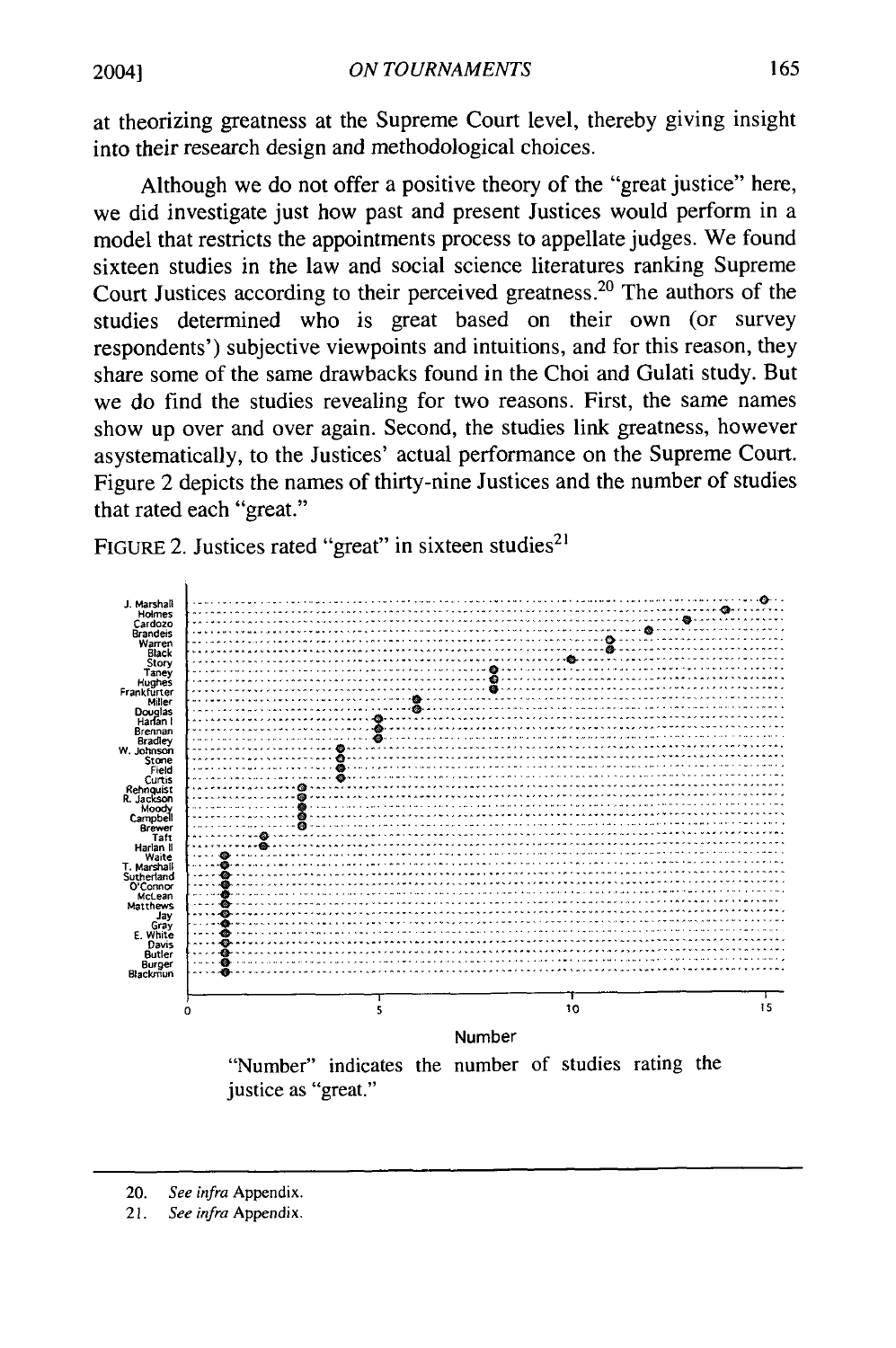The third reason why Figure 2 is revealing is that it highlights the fact that if past presidents had limited their pool of nominees to appellate judges, they would have been limited to but six of the thirty-nine Justices-none of whom received ratings of "great" by more than three experts.<sup>22</sup>

Choi and Gulati might fairly object to the list of names found in Figure 2 given the fact that Congress did not create a separate court of appeals until 1869 and consequently many of the great Justices had no opportunity to serve as federal appellate judges before being nominated to the Supreme Court.<sup>23</sup> If we look only to post-1869 appointments, the list above eliminates the following eleven Justices: Campbell, Curtis, Davis, Field, Jay, W. Johnson, J. Marshall, McLean, Miller, Story, and Taney.<sup>24</sup> While we think this adjustment is necessary, we do note that if presidents desired to appoint federal judges to the Supreme Court prior to 1869 they could have looked to federal district courts. But none—not a single one of the eleven Justices eliminated from the figure had federal district court experience.<sup>25</sup> Finally, it is worth noting that in the only study limited in scope to Justices of the twentieth century (from Holmes to Breyer), only one appellate court judge (Harlan II) received a rating of "excellent," even though there were plenty of potential candidates by this point in time. Instead, the balance of the list consisted of the familiar greats (all of whom lacked federal appellate court experience): Holmes, Brandeis, Cardozo, Brennan, Warren, Hughes, Black, Stone, Frankfurter, and R. Jackson.<sup>26</sup> In short, if Choi and Gulati are to have their way—with presidents nominating only individuals with federal court experience—then we must forego the wisdom of jurists like John Marshall, Oliver Wendell Holmes, Benjamin

24. Lee Epstein, Thomas G. Walker, Nancy Staudt, Scott Hendrickson & Jason Roberts, *The U.S. Supreme Court Justices Database* (2004) [hereinafter *Database], available at* http://epstein.wustl.edu/research/justicesdata.html (last visited Nov. **16,** 2004).

25. *Database, supra* note 24. It is worth noting that three Justices appointed prior to 1869 had served on a federal district court: Philip P. Barbour, Peter Daniel, and Robert Trimble. *Id.* None appears on any of the sixteen lists of great Justices. *See supra* Figure 2.

<sup>22.</sup> *See supra* Figure 2 and *infra* Appendix.

<sup>23.</sup> The Judiciary Act of 1869 provided for a separate circuit judiciary of nine members. Judiciary Act of 1869, ch. 22, 16 Stat. 44 (1869) (repealed 1911). The establishment of the circuit courts of appeals (renamed the courts of appeals in 1948) did not come until the Judiciary Act of 1891. *See* Evarts Act, ch. 517, 26 Stat. 826 (1891) (codified as amended in scattered sections of 28 U.S.C.). *See also* Epstein et al., *supra* note 12, at 916-17 (discussing percentage of Justices with judgeships when nominated to the Supreme Court).

<sup>26.</sup> Michael Comiskey, Has the Modem Senate Confirmation Process Affected the Quality of U.S. Supreme Court Justices? (unpublished manuscript, on file with authors), *cited in* HENRY J. ABRAHAM, **JUSTICES,** PRESIDENTS, **AND** SENATORS: **A** HISTORY **OF THE U.S.** SUPREME COURT APPOINTMENTS FROM **WASHINGTON** TO CLINTON 372 (new & rev. ed. 1999). Interestingly enough, as Professor Abraham notes, Comiskey answers his research question in the negative. ABRAHAM, *supra* at 372.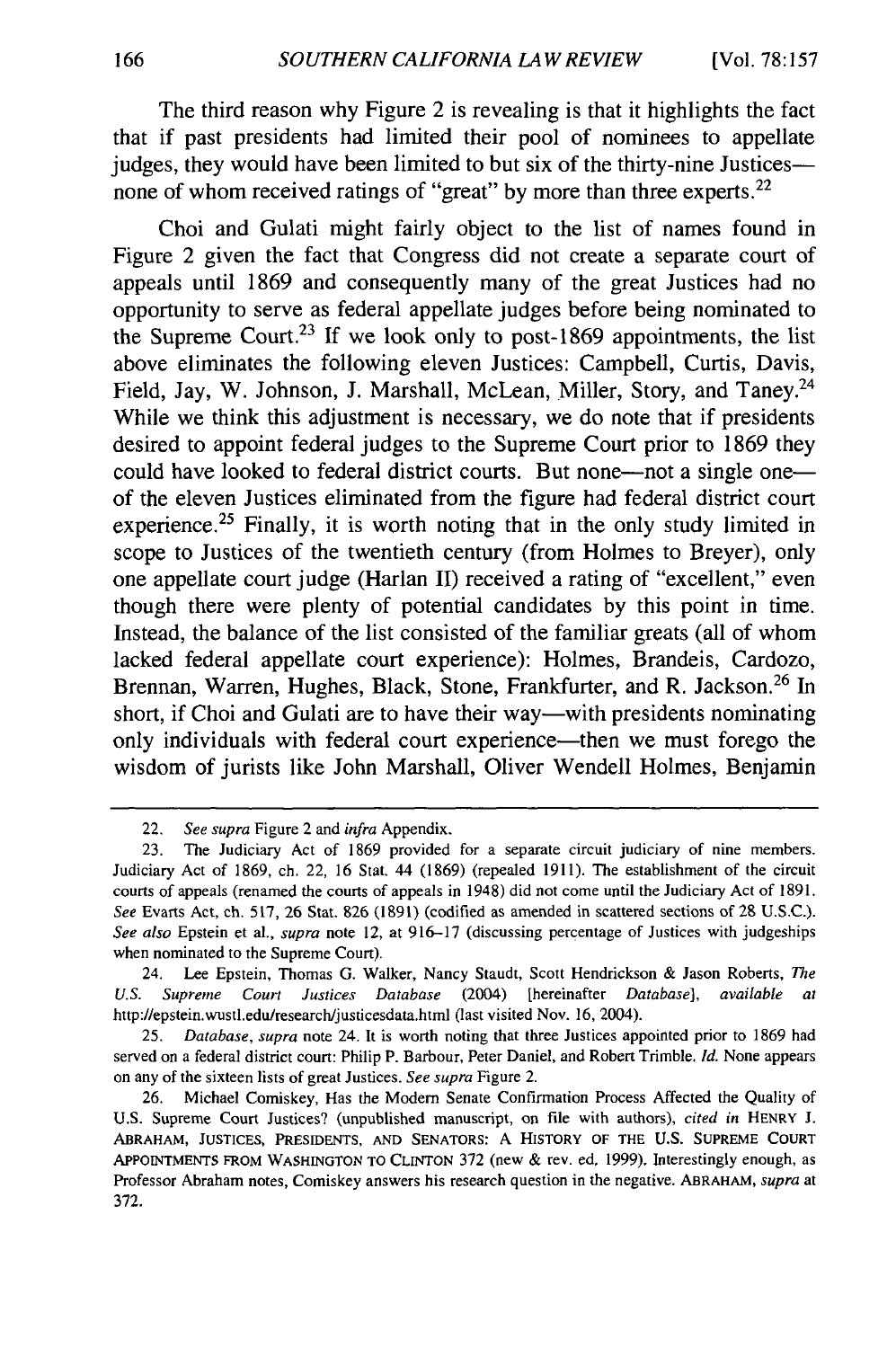Cardozo, Louis Brandeis, Felix Frankfurter, and Harlan Fiske Stone, to name just a few.

The fact that Choi and Gulati's tournament could not produce Justices widely perceived to be great suggests that we (and they!) should seriously question both the underlying methodology and their empirical findings. We do not think Figure 2 proves that Choi and Gulati's study is fatally flawed (after all, the great Justices were never contestants in judicial games similar to the authors' tournament), but it does mean that further investigation is essential before we accept their scheme as superior to the existing approach to appointments.

Moreover, if judicial experience is in fact relevant, then we wonder if Choi and Gulati looked to the wrong pool. Perhaps they should have made state supreme court experience the prerequisite to a Supreme Court nomination. Like federal appellate court judges, state supreme court justices must decide cases and write opinions explaining their decisions (similarities to which Choi and Gulati point when suggesting federal appellate court judges undertake work similar to that found in the U.S. Supreme Court) but state supreme court justices also tend to sit in groups larger than three, typically must prioritize issues in the case selection process, and arguably have similar conflict resolution problems as those found in the U.S. Supreme Court. Justices Holmes and Cardozo both had prior judicial experience in a state supreme court and nearly all the experts believe they turned out to be great Justices. Indeed, if a prior career as a judge is an important factor for promotion to the High Court, we are not sure why Choi and Gulati did not expand the tournament to all federal and state court judges. As Figure 3 depicts, of the thirty-nine Justices deemed great, six served as federal judges, but seventeen had state court experience (with nine of the seventeen having sat on a state court of last resort). $27$ Certainly, we do not claim that these data prove state court experience is more highly correlated to greatness on the Supreme Court, but it does seem to be a factor we would want to consider before eliminating these judges from the judicial tournament.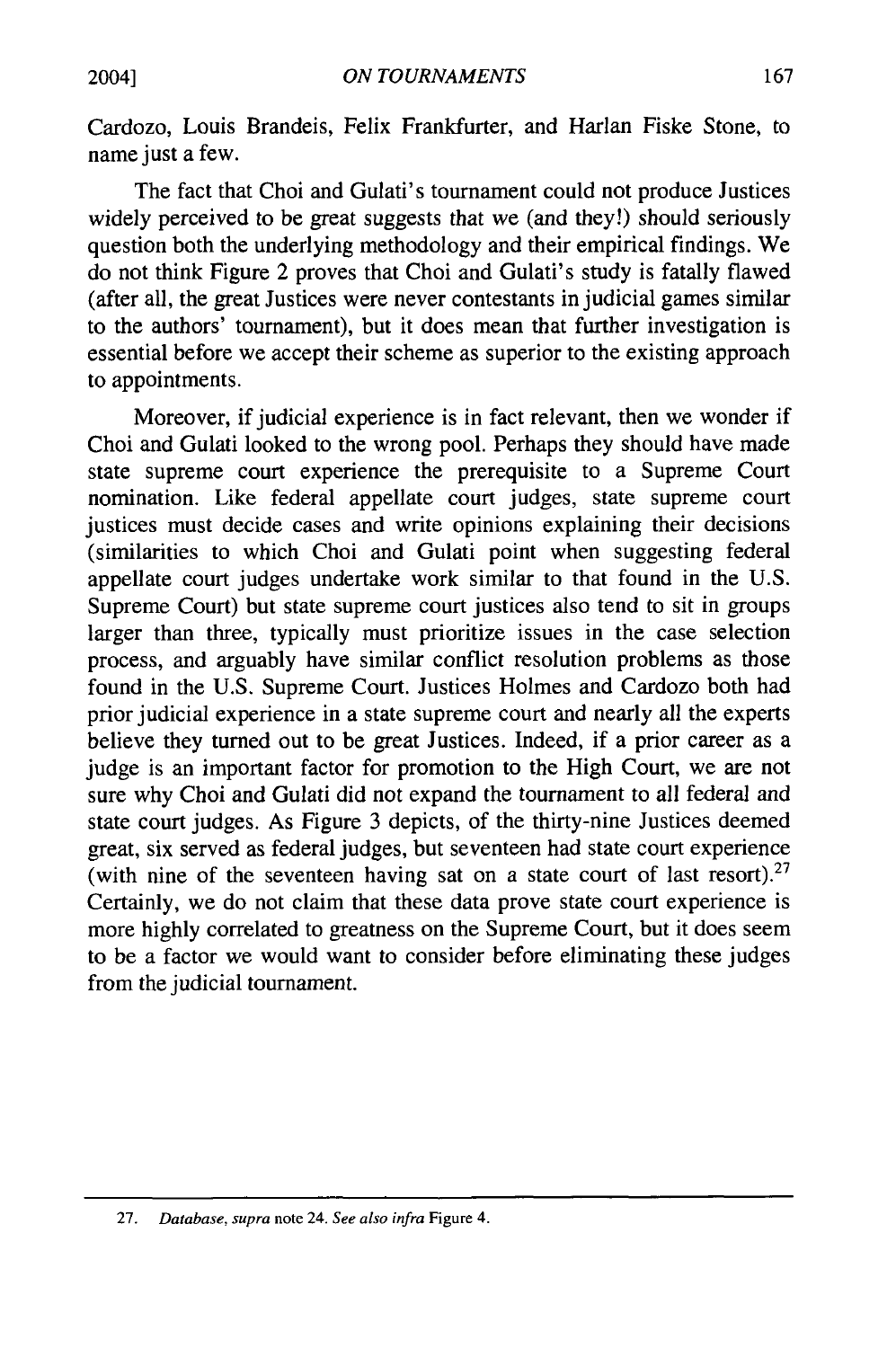



The bars show the number of years of service.<sup>28</sup> The Justices are ordered on the basis of the number of studies rating them as "great."<sup>29</sup>

Ultimately we question whether any system that relies on past judicial experience as a predictor for legal and judicial greatness is a good system. And we are not alone in this sentiment. Justice Felix Frankfurter, for example, famously quipped, "One is entitled to say without qualification that the correlation between prior judicial experience and fitness for the functions of the Supreme Court is zero." $30$  Justice Sherman Minton responded to Frankfurter's comment **by** suggesting that it be sent to every member of Congress as he thought himself "a living example that judicial experience... doesn't make one prescient."<sup>31</sup> We note that while Justice Minton may not have had a great legal mind, he did have an abundance of self-awareness; after all, not a single expert (or student) has ever rated him

**<sup>28.</sup>** We derived the data on judicial experience from *Database, supra* note 24.

**<sup>29.</sup>** *See supra* Figure 2.

**<sup>30.</sup>** Felix Frankfurter, *The Supreme Court in the Mirror of Justices,* **105 U.** PA. L. REV. **781, 795 (1957).**

**<sup>31.</sup>** HENRY **J.** ABRAHAM, THE **JUDICIAL PROCESS: AN** INTRODUCTORY **ANALYSIS** OF THE **COURTS** OF THE UNITED **STATES, ENGLAND, AND FRANCE 61** n.98 (7th ed. **1998)** (internal quotations omitted).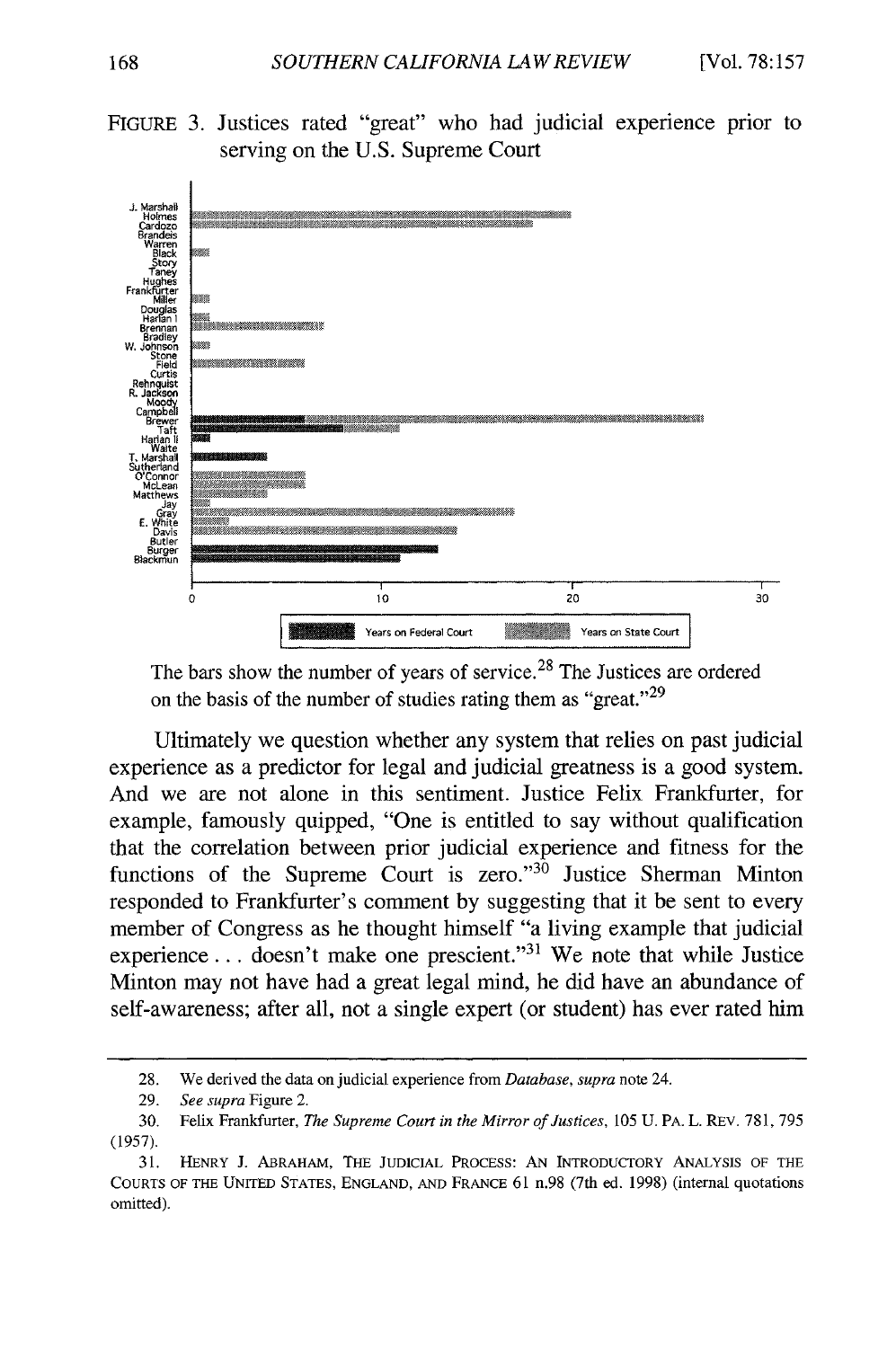to be a great justice, notwithstanding the eight years he served on the Court of Appeals for the Seventh Circuit.

Figure 4 offers some support for the observation that presidents and senators should view prior judicial experience as less relevant than Choi and Gulati desire for nomination and appointment to the Court: of the thirty-nine great Justices, 64.10% (n=25) had no such prior experience. A broader investigation into the past experience of all 148 nominees over the history of the appointments process reveals that the majority lacked the skills and knowledge that Choi and Gulati seem to think is necessary for greatness on the Supreme Court.<sup>32</sup> Also worthy of emphasis is that of the 119 successful nominees, just twenty-one spent time on a federal court of appeals. <sup>33</sup>

FIGURE 4. Number of "great" Justices (n=39) with prior judicial experience.<sup>34</sup>



Professors Choi and Gulati might argue that this lack of experience is precisely what is wrong with the current appointments process: presidents focus more on their ideological litmus tests than on the experience

20041

<sup>32.</sup> *See Database, supra* note 24.

<sup>33.</sup> *Id.*

<sup>34.</sup> Justices could be depicted more than once if they served on a federal court *and* a state court of last resort. *See supra* Figure 3.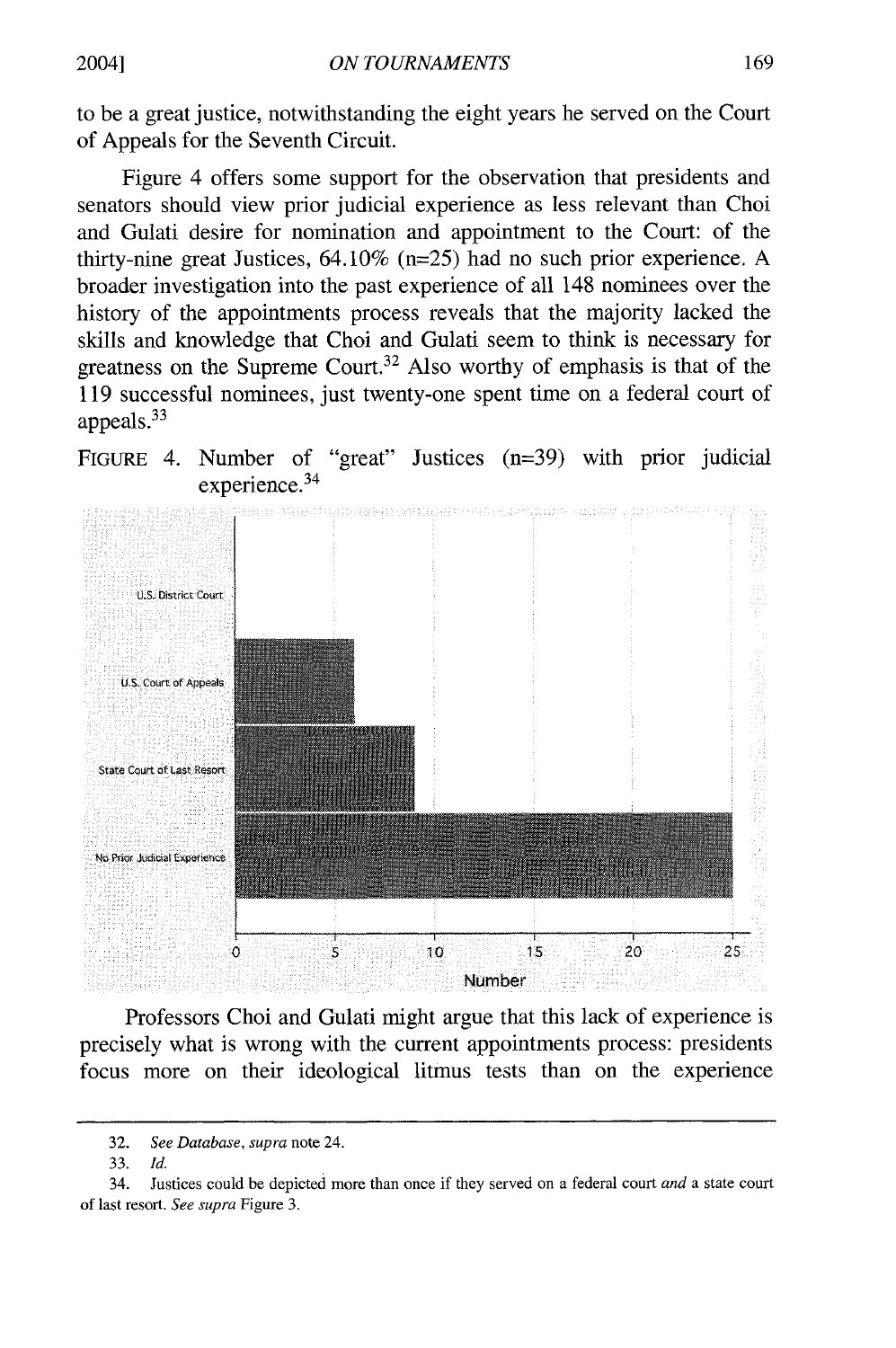necessary for greatness. Put differently, perhaps we would have had many more great Justices had the appointments process involved a tournament similar to that proposed by the authors. While we cannot offer definitive evidence proving or disproving this empirical claim-and neither can Choi and Gulati-we do note that this claim is inconsistent with the opinions held by students of the Court. Many commentators argue that by making federal appellate court judges the "darlings"<sup>35</sup> of the appointments process, presidents do not improve the Court, but undermine it.<sup>36</sup> Chief Justice Rehnquist recently observed that at one time his Court housed Justices "drawn from a wide diversity of professional backgrounds," but now no such diversity exists.<sup>37</sup> As the only sitting Supreme Court Justice without past judicial experience, Rehnquist argued that the current appointments process that entails promotion of only judges threatens to produce a Court that resembles those found in the civil law countries-courts comprised of professional jurists who have no respect in the larger population nor independence from the other branches of government.<sup>38</sup> For the reasons outlined above regarding the problems associated with homogeneity, we agree with the Chief Justice and hesitate to applaud any legal reform that entrenches the norm of prior judicial experience rather than disrupts it.

#### II. PROBLEMATIC MEASURES

The drawbacks and limitations that we identified above lead us to reject Choi and Gulati's suggestion that the pool be narrowly limited to federal appellate judges. Expanding the pool, however, means that the factors to which the authors look for predicting greatness are also problematic given that these factors cannot be easily operationalized in other venues such as the legislatures, government legal offices, or private law practices. In this section, however, we set aside this overarching problem and investigate the factors and measures they chose in the context of a tournament of federal appellate court judges.

Choi and Gulati tell us that their tournament evaluates federal appellate judges based on their productivity, quality of opinion writing, and independence from the views of colleagues and political sponsors. In fact,

<sup>35.</sup> **DAVID** ALISTAIR YALOF, **PURSUIT** OF **JUSTICES: PRESIDENTIAL POLITICS AND** THE **SELECTION** OF **SUPREME COURT** NOMINEES 170 (1999).

<sup>36.</sup> *See* Epstein et al., *supra* note 12, at 940-41.

<sup>37.</sup> *See* William H. Rehnquist, *2001 Year-End Report on the Federal Judiciary,* http://www.supremecourtus.gov/publicinfo/year-end/2001year-endreport.html (last updated Jan. 2, 2002).

<sup>38.</sup> *See id.*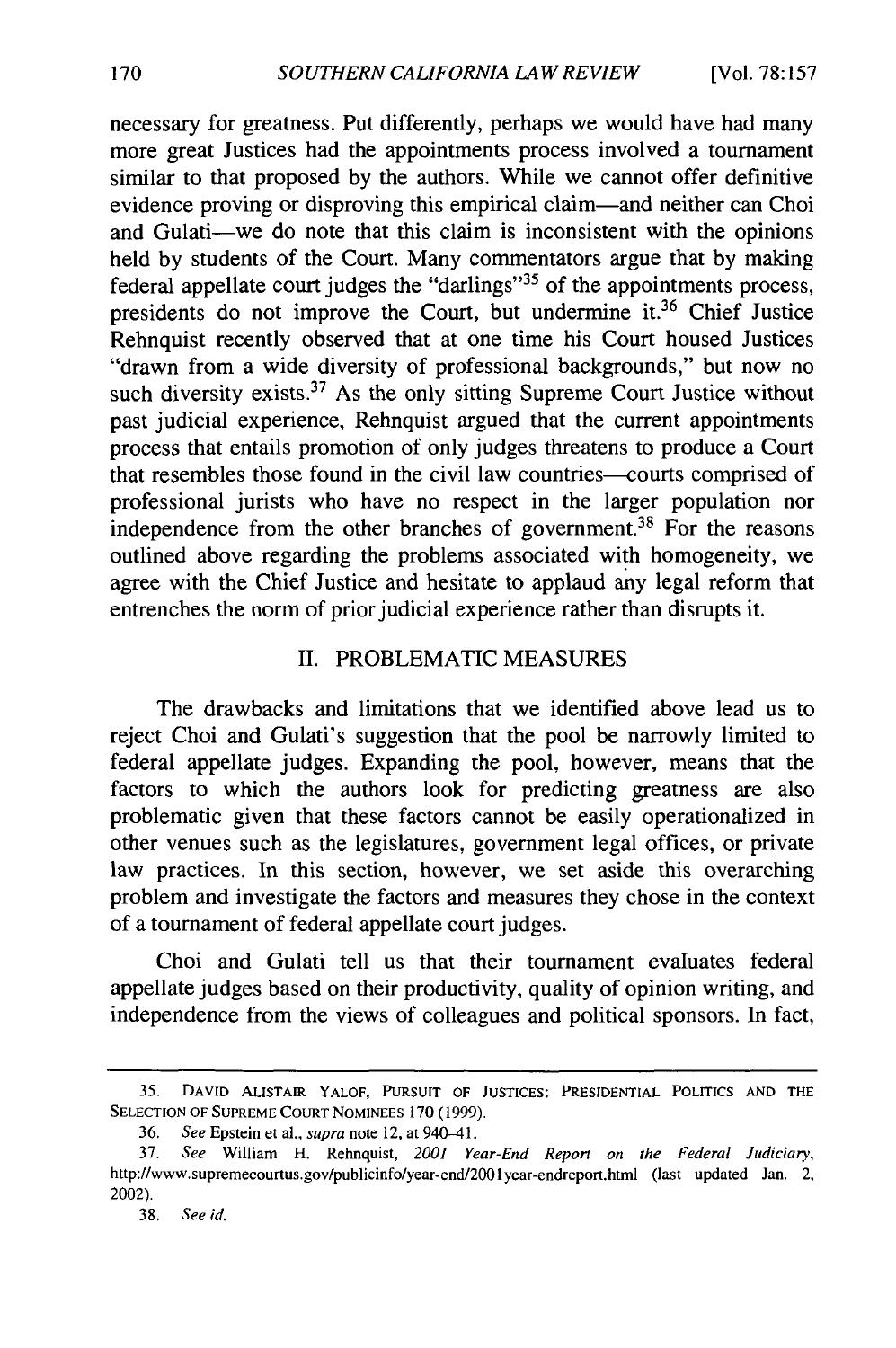the outcome turns on the number of opinions published by each judge, the number of times his or her opinions are cited by others, and the number of times the judge dissents from opinions by another judge that was appointed by a president of the same political party. A considerable gap thus exists between what the numbers purport to measure and what they actually measure, and this gap is particularly troublesome if the actual measures used are biased in some way. We return to these points below, but first we consider their chosen criteria.

In designing their tournament, the authors attempt to capture "widelyheld notions of merit." Perhaps it is uncontroversial that Supreme Court Justices should be productive, write high quality opinions, and exercise independence of thought. But are those qualities all that are required, or are they even the most important qualities that make a Supreme Court Justice great? What about collegiality, the ability to build consensus, and the willingness to engage constructively with a diverse group of colleagues? Perhaps an understanding of the political process or sensitivity to widely held norms are equally or more important in making a Supreme Court Justice great.

These questions suggest that perhaps what makes a Supreme Court Justice great is not some invariant quality across time, but rather the interaction of a number of variables associated with a particular individual at a unique moment in time. Put differently, a great Supreme Court Justice from one era might not be so great sitting on a different Court in a different political era. And, if diversity of experiences makes for a better Court as a whole, as we have suggested above, then perhaps "merit" cannot be measured in a static way. The "best" candidate for a particular opening on the Supreme Court may depend in part upon who else is already on the Court.

We do not propose an alternative list of criteria, we only suggest that without a more complete account of what makes a great Supreme Court Justice, it is not clear why a tournament should turn on the qualities Choi and Gulati have chosen and not others. Of course, the authors have at least one very good reason for basing their tournament on the qualities they have selected-as they themselves admit, they are measures on which data is easy to collect and analyze.<sup>39</sup> By doing so, however, they run the risk of looking for great Supreme Court Justices on the side of the street with the lamppost, rather than wherever they are likely to be found.

<sup>39.</sup> Choi & Gulati, supra note 1, at 29-30.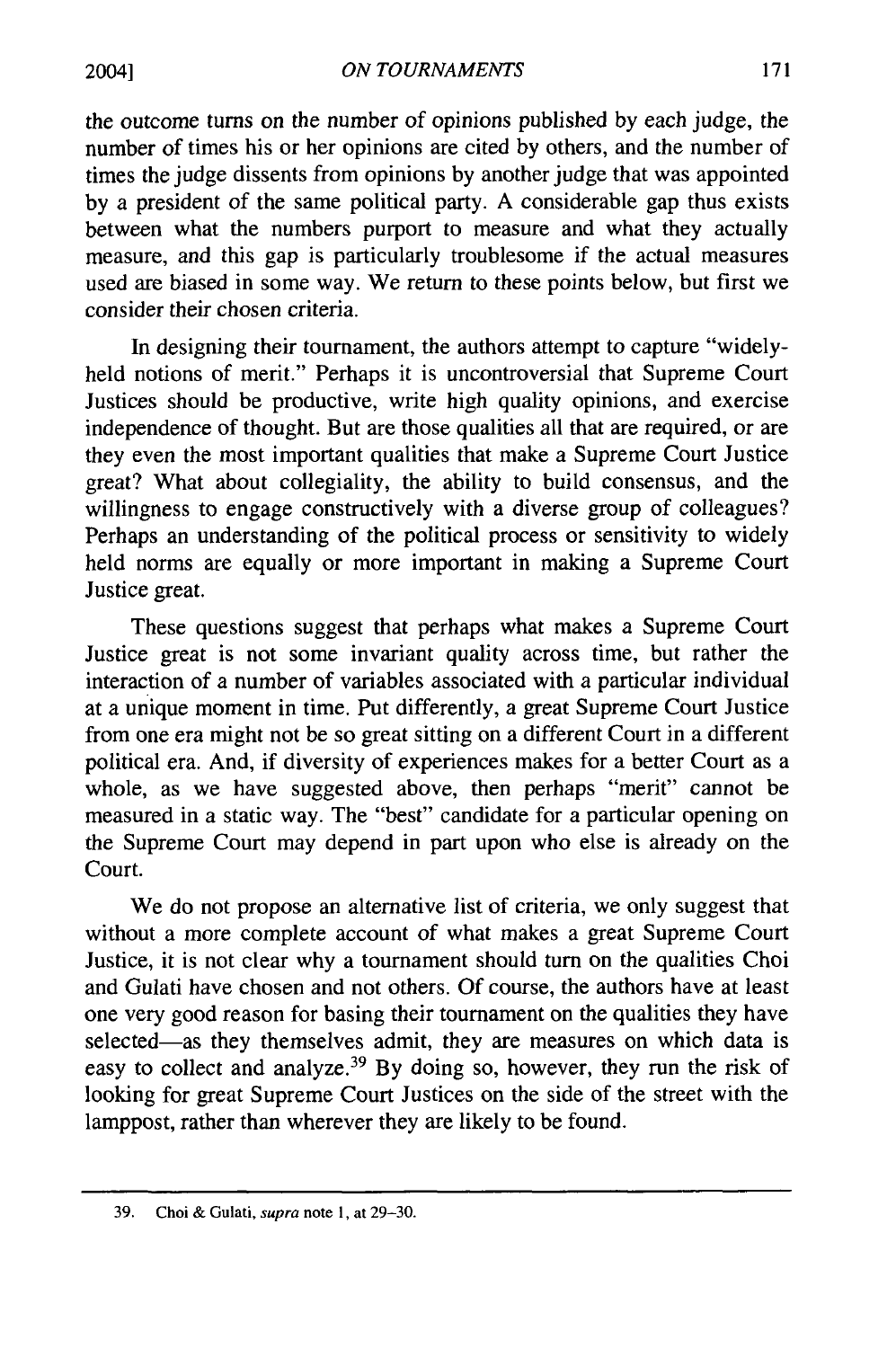If, in fact, the number of opinions produced, citation counts, and willingness to take contrary positions together measure greatness, we wonder what exactly they suggest a person is great at doing. In our review of the tournament, we could not help but notice an odd similarity: the same factors that the authors believe make appellate judges particularly qualified for promotion to the Supreme Court also make a great law school tenure file! This resemblance is not by itself problematic, but the fact that former law professors consistently won the tournament games gave us pause. After all, this narrows the pool even more-Choi and Gulati's tournament now tells us that the best Supreme Court Justices will not only be appellate court judges but the ones with past experience in the legal academy.

Consider, for example, the productivity factor, which the authors measure by looking to the number of opinions that each appeals court judge published from 1998 to 2000. We entered their data on the winners of the various tournaments<sup>40</sup> into a database and then added a number of background variables about each judge including career experience, gender, race, and the party of the appointing president.<sup>41</sup> When we compared the productivity variable (adjusted for intercircuit differences<sup>42</sup>) and prior experience as a full-time law professor, a statistically significant relationship emerged-former law professors are more "productive" than their judicial colleagues without prior academic appointment.<sup>43</sup>

In the absence of an underlying theory of greatness, we are not sure how to think about this finding. On the one hand, we hesitate to endorse a measure that privileges fast and furious writing; we believe it possible that in judicial matters, contemplative writing may in the end produce just as good-if not better-decisions. On the other hand, highly productive authors are certainly capable of producing great publications, and many do. Of course, this is the age-old debate heard on university faculties all over the country; should institutions favor slow and methodical authors with a few great pieces or extremely productive authors with a range of contributions that are not all great? Again, without further thought and consideration-and in the absence of any theory of greatness-we do not know how this should be resolved in the nomination process.

<sup>40.</sup> See Choi & Gulati, supra note **1,** at 83 app. tbls. A-H.

<sup>41.</sup> These data are available in Zuk et al., *supra* note 17.

<sup>42.</sup> Choi & Gulati, supra note **1,** at 90 app. tbl. C.

<sup>43.</sup>  $p = 0.029$  for a Mann-Whitney test of differences in ranks. Note that law professor status is coded **I** if the judge was a full-time law professor and coded 0 if not.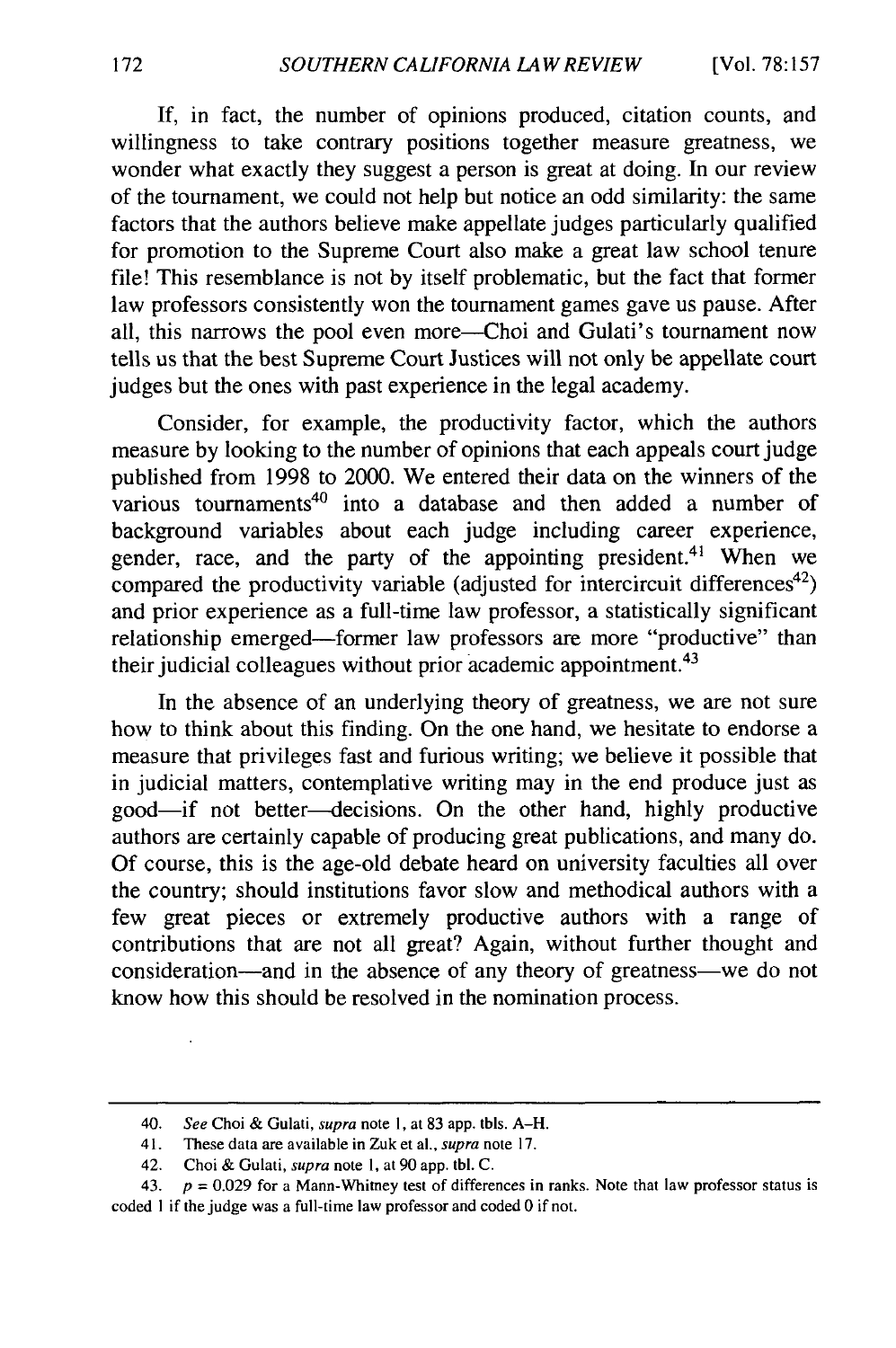We turn now to the question of whether the data compiled by the authors offer an accurate way of measuring and comparing the qualities they are trying to capture.

#### A. PRODUCTIVITY

Counting the number of published opinions produced by a judge undoubtedly offers some measure of productivity, reflecting the level of effort expended. Other measures are possible-for example, counting the number of pages produced—but counting the number of published opinions (and excluding unpublished opinions and extrajudicial writings) seems a reasonable choice to us. The difficulty arises when comparing the productivity of judges across circuits. As Choi and Gulati point out, publication rates vary widely between circuits, with the mean number of published opinions per judge ranging from a high of 185.2 (in the Seventh Circuit) to 60.1 (in the Third Circuit). 44 Because these varying rates likely reflect differences in caseload, case complexity, and circuit norms regarding publication, as well as individual differences, the absolute number of published opinions by a judge in one circuit is not directly comparable to that of a judge in another circuit.

Choi and Gulati's solution is to adjust the judges' productivity measures by adding the difference between the mean number of published opinions per judge in their circuit and the Seventh Circuit. They argue that the resulting ranking thus reflects each judge's standing relative to other judges within her own circuit. We question whether this adjustment adequately solves the problem of intercircuit comparisons. Put concretely, does the fact that Judge Reinhardt published eighty-one opinions above the Ninth Circuit average really warrant him a higher productivity ranking than Judge Easterbrook who published only forty-eight above the Seventh Circuit mean, even though Easterbrook in fact published 233 opinions compared to Reinhardt's 142? We wish the authors had explored other methods of making cross-circuit comparisons, such as normalizing the judges' productivity scores by taking into account differences across circuits in both the means and distributions of published opinions per judge.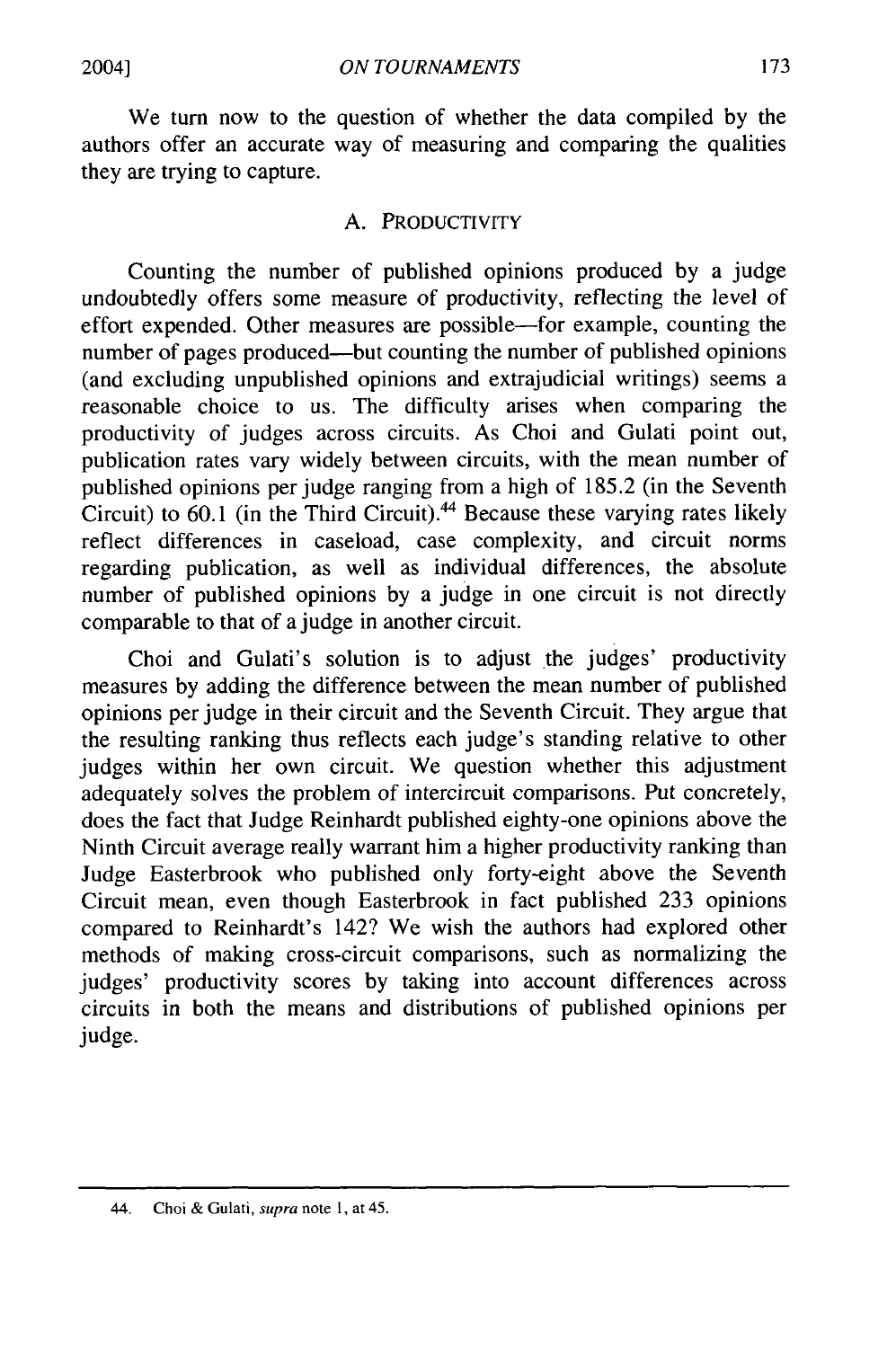#### B. **OPINION QUALITY**

Choi and Gulati try to capture something about the quality of judicial opinions by counting and comparing the number of times a judge's opinions are cited. Of course, not all citations are equal--citations to an opinion may be positive or negative, and may be for a trivial point or a weighty one. In addition, variations across circuits in the number and type of cases heard and norms about publication might influence citation counts irrespective of the quality of a judge's published opinions. To their credit, the authors acknowledge these differences and present a variety of different ways of analyzing citation counts that allow us to see whether and how the ranks will be affected if, for example, we count all citations, or only positive ones.

Citation counts are not a direct measure of opinion quality and Choi and Gulati fully acknowledge this. But they argue that opinions that explain the law better are more likely to be cited, making citation counts a reasonable "market measure" of opinion quality.45 What they fail to take account of, however, is that judges may cite other judges for strategic or ideological reasons, rather than the persuasiveness of their opinions. On the first point, ambitious judges may cite certain prominent judges strategically-for example, as a signal that they, too, are a certain type of judge. As to the second, suppose that conservative judges are more likely to cite conservative judges, and liberal judges to cite liberal judges, simply because they tend to agree with their substantive outcomes. If, as many argue is the case, the federal judiciary is becoming increasingly conservative, then conservative judges may have higher citation rates simply because they have more like-minded colleagues on the bench than their liberal counterparts. If this is the case, citation counts may be a systematically biased measure: judges in the ideological majority will always tend to be cited more often, and thus win this round of the tournament.

As it turns out, when we compared citation ranks and political party we found that the published opinions of judges appointed by Republican presidents are cited significantly more often those written by Democratic appointees. 46 Whether this is a result of ideological bias could be explored empirically. For example, the authors could examine whether judges tend

<sup>45.</sup> *See* Choi & Gulati, *supra* note **1,** at Part IL.B.

<sup>46.</sup> For Choi and Gulati's Table D data (citations), *p* = 0.048 for a Mann-Whitney test. *Id.* at 94 app. tbl. D. For their Table E data (outside circuit court citations),  $p = 0.041$  for a Mann-Whitney test. *Id.* at 100 app. tbl. E. We coded a Republican appointee as 0, a Democrat as 1.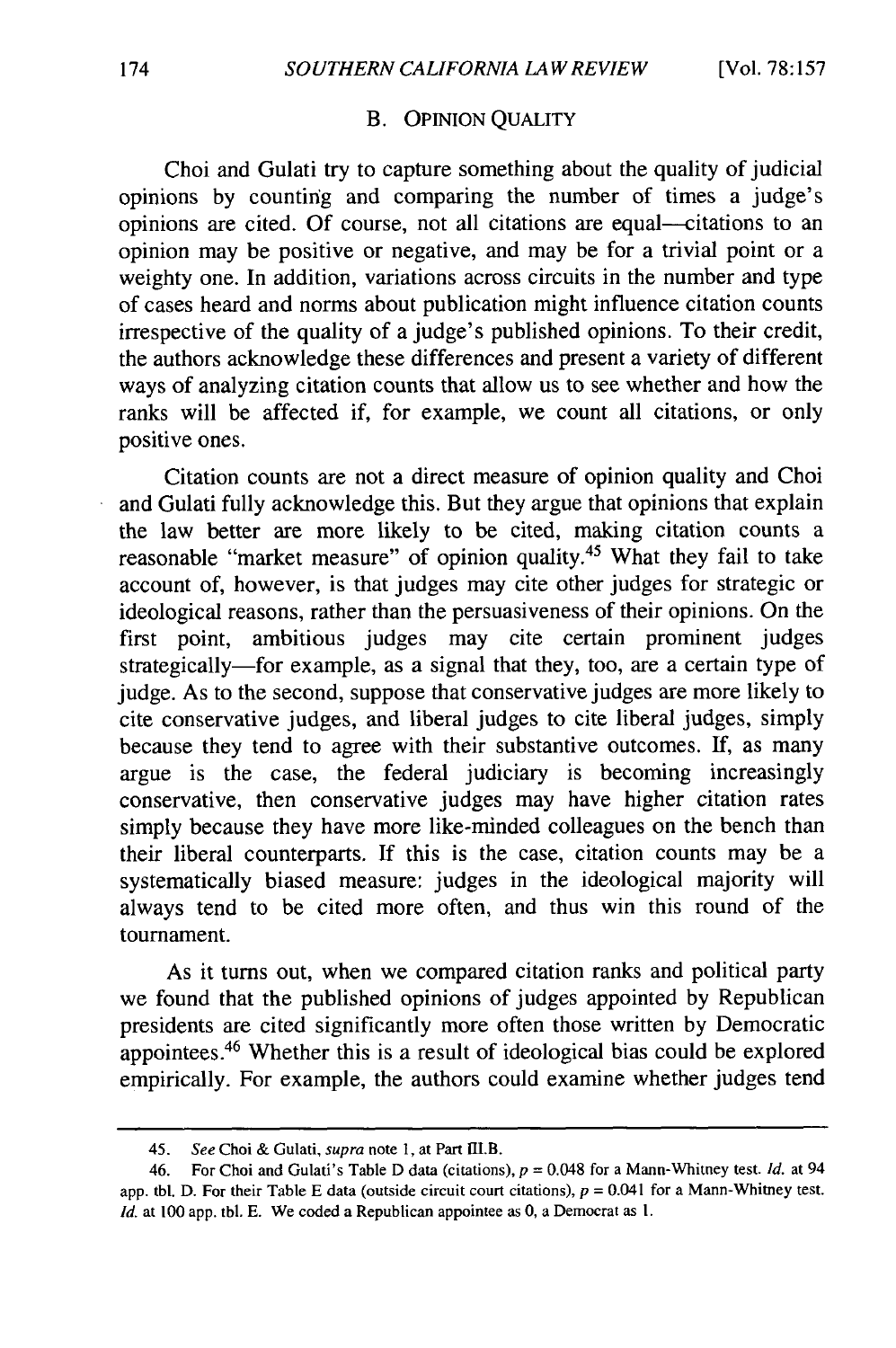to cite ideologically similar judges more often than ideologically distant ones. We would have liked to see Choi and Gulati analyze the effect of partisanship before assuming that frequent citations are a measure of opinion quality rather than merely a reflection of ideological agreement.

Even if appellate judges do not currently cite like-minded judges more frequently than those more ideologically distant, we wonder whether citation counts would continue to be a reliable measure of opinion quality if the tournament system proposed by the authors were actually implemented. Knowing that citation counts will be taken as a measure of opinion quality, appellate judges might try to game the system, strategically citing ideologically similar colleagues, or engaging in a judicial form of logrolling ("I'll cite you if you cite me"), in order to enhance the likelihood that they or like-minded colleagues will have a better chance of being selected for the Supreme Court.

#### C. INDEPENDENCE

The authors' measure of independence turns on a judge's dissents against a judge appointed by a president of the same party ("same-party dissents" for ease of reference). More specifically, they assert that independence is best measured by the difference between the actual proportion of same-party dissents and the expected proportion of sameparty dissents (calculated as the proportion of same-party appointees on that circuit).47 The closer that difference is to zero, the more "independent" the judge under their measure.<sup>48</sup>

We are not sure that this statistical measure actually captures the notion of independence as they have defined it. Suppose, for example, that a judge's dissents are overwhelmingly against same-party appointees. Such a judge would seem to be "independent" according to their definition (independent "from one's political sponsors"<sup>49</sup>), but would score quite poorly on their independence measure, because the actual proportion of same-party dissents would differ greatly from the expected proportion.

**If** what the authors are trying to capture is the willingness of judges to go against ideologically like-minded colleagues, then it would seem to matter whether they dissent more or less often than would be predicted. Based on their own definition of "independence," then, judges with very high positive scores should be ranked most independent, while those with

<sup>47.</sup> **Id.** at 64.

<sup>48.</sup> See id.

<sup>49.</sup> **Id.** at 61.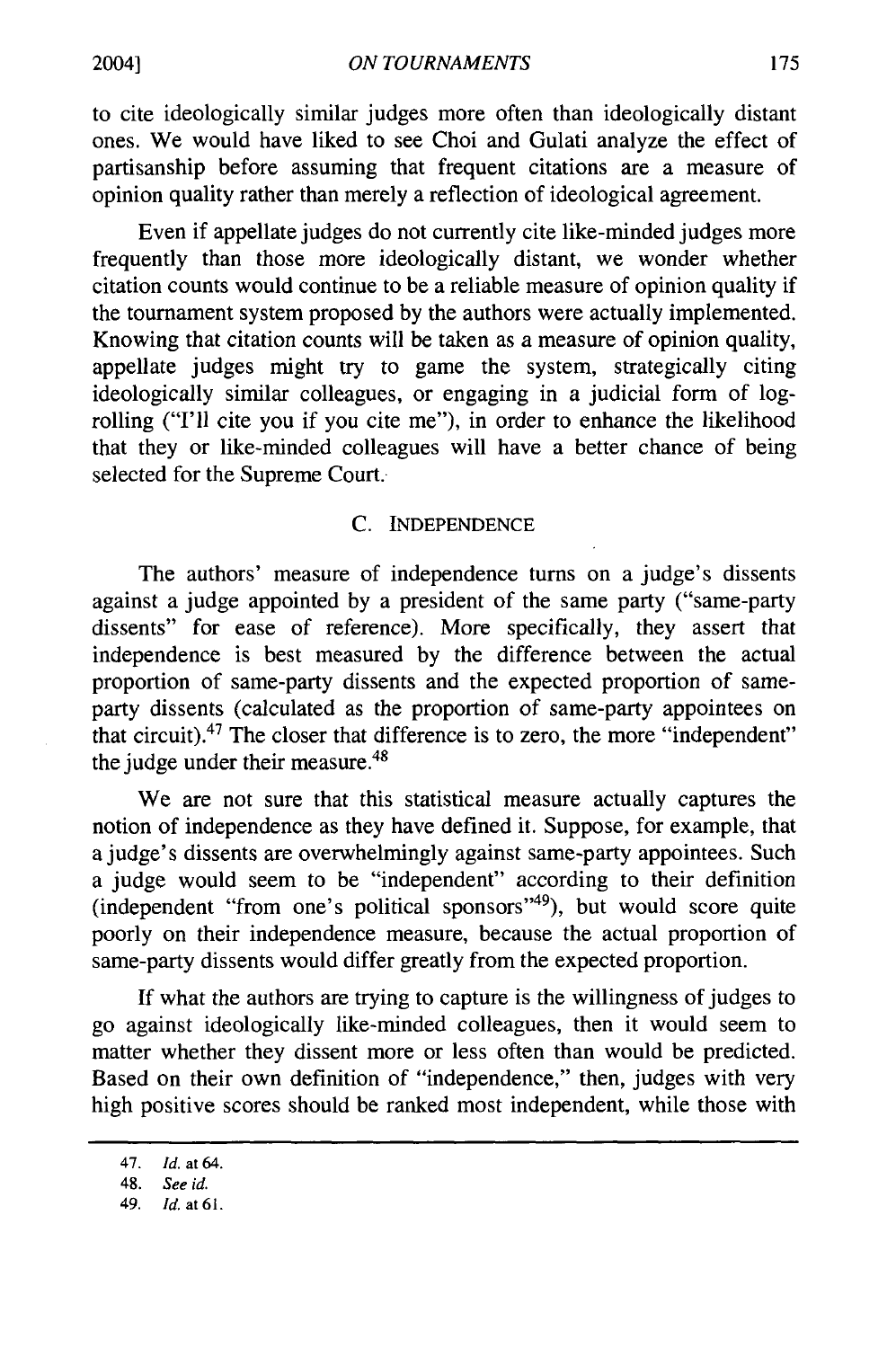very negative scores should be ranked least independent. (As Choi and Gulati write, "[t]he more negative the independence score, the more aligned particular judges are with their party line." $50$ ) Reinterpreting the scores in this way would completely alter the rankings. None of the judges that the authors rank as the top twenty most independent judges<sup>51</sup> would even be in the top forty-percent under the revised measure. Instead, Judge Stanley Marcus, currently listed dead-last with a score of 0.542<sup>52</sup> would be ranked first in independence because he has the largest positive score of any judge in the pool.

We do not mean to argue that ranking the judges from most positive to most negative independence score is the best or even a better way of measuring independence—only that it is plausible given Choi and Gulati's own definition of independence. However, the fact that the rankings are so sensitive to a change to another plausible measure of independence puts a heavy burden on the authors to justify the particular measure they have chosen.

Even accepting that the proportion of dissents against ideologically similar judges tells us something about independence, we question whether the party of the appointing president is the appropriate measure of ideology. Choi and Gulati implicitly assume that all Democrats are equivalently liberal and all Republicans are equivalently conservative, but this is demonstrably not always the case. "Presidents of the same political party," as Micheal Giles and his colleagues write, "vary in their ideological preferences. Eisenhower is not Reagan."<sup>53</sup> Nor, might we add, is Alfred Goodwin an Edith Jones, even though Republican presidents appointed both.

Given that there are likely to be considerable ideological differences between judges appointed by different presidents of the same political party, a better way to capture independence would be to score the judges along a spectrum--one that might place a Nixon appointee closer to a Carter appointee than to a Reagan appointee.<sup>54</sup> When we separated the

Ţ,

54. For such an approach, see Giles et al., *supra* note 53. For an article looking to ideology and party politics and the different empirical findings with the two measures, see C.K. Rowland & Bridget Jeffery Todd, *Where You Stand Depends on Who Sits: Platform Promises and Judicial Gatekeeping in*

<sup>50.</sup> **Id.** at 64.

<sup>51.</sup> *Id.* at 65 tbl. 9.

<sup>52.</sup> **Id.** at 108 app. tbl. **G.**

<sup>53.</sup> Michael W. Giles, Virginia A. Hettinger & Todd Peppers, Picking Federal Judges: *A Note on Policy and Partisan Selection Agendas,* 54 POL. RES. Q. 623, 624 (2001) ("Indeed, the empirical record demonstrates that the voting propensities of some Democratic and Republican presidents do not differ significantly.").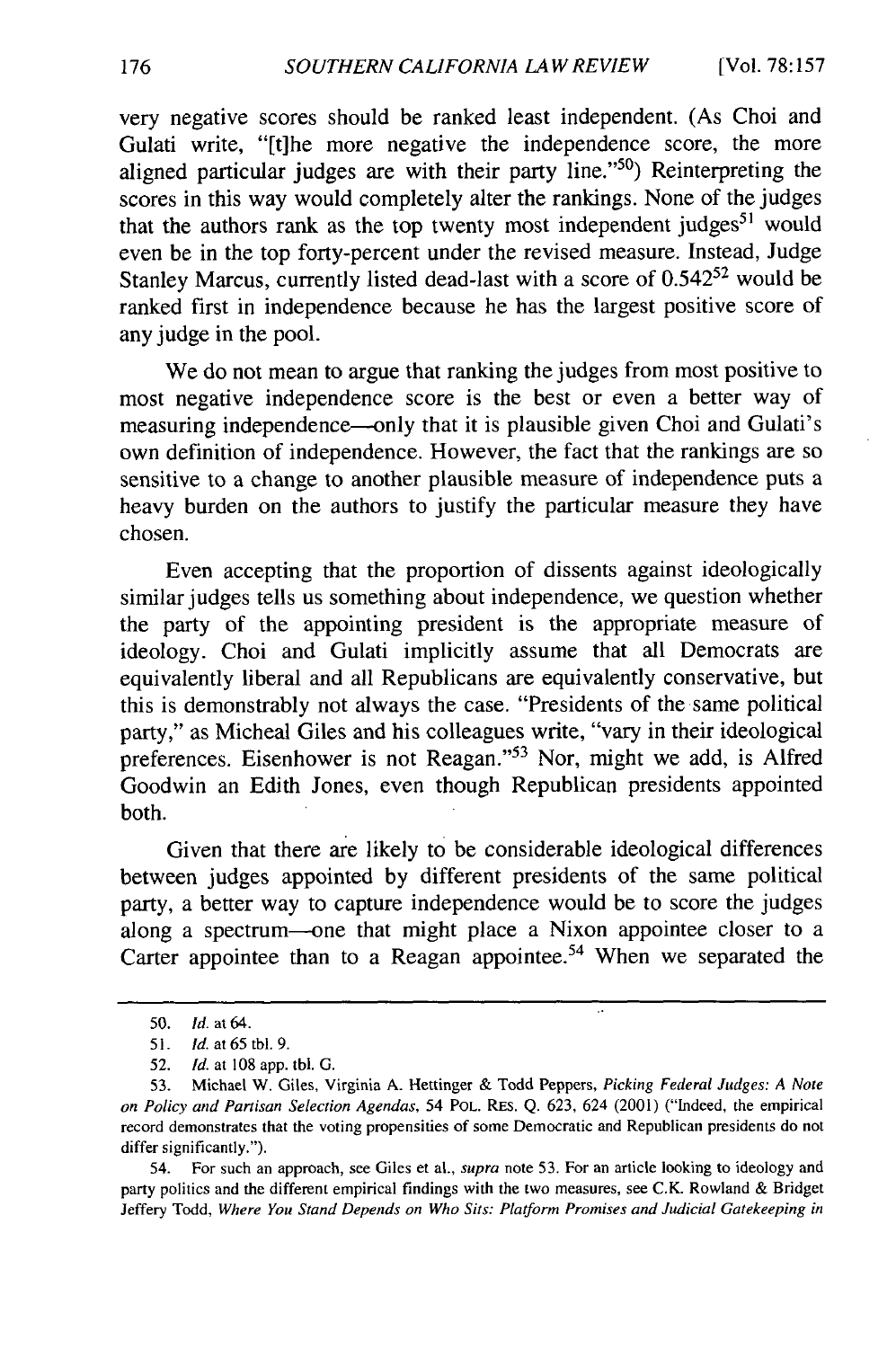judges in the tournament pool according to the particular president who appointed them, not just the president's party, we found differences between judges in the different groups. In particular, we found that Reagan appointees tended to rank higher on Choi and Gulati's independence measure than other categories of appellate judges. This finding raises questions about their measure of independence because political scientists who systematically assess ideology have found Reagan to be the most "extreme" of any president serving over the last six decades.<sup>55</sup> Did Reagan nevertheless appoint judges who are truly more independent, that is, less ideological, than other appellate judges? Perhaps so, but before we accept this conclusion, we would like to know that taking into account critical intraparty distinctions would not make a material difference in the independence rankings, as we suspect they might.

#### III. CONCLUSION

We found Choi and Gulati's judicial tournament to be an intriguing and fun idea. In fact, we hope the authors consider running additional tournaments and judicial games on the web-perhaps with enthusiasts and admirers rendering votes for their favored contestants. But we must admit, as a proposal for policy reform, we believe it fraught with peril. We are particularly troubled by the fact that Choi and Gulati offer no theory of what makes a great Supreme Court Justice and simply assume the greatest legal minds can be found on the federal appellate courts all over the country. This assumption, and the narrow pool of nominees to which it leads, assures homogeneity. Of course, we recognize that expanding the pool would lead to a total breakdown of the tournament, given the difficulty that the authors (or anyone else) would have in finding measures that predict greatness in diverse venues. But politics being what they are, Choi and Gulati's reform is probably impossible as a positive matter in any event.

*the Federal District Courts,* 53 J. POL. 175 (1991) (investigating district court standing opinions using party and ideology measures).

<sup>55.</sup> Virtually all systematic measures of ideology show this to be the case. *See, e.g.,* Jeffrey A. Segal, Richard J. Timpone & Robert M. Howard, *Buyer Beware? Presidential Success Through Supreme Court Appointments,* 53 POL. RES. Q. 557, 561 (2000) (characterizing Reagan as the most conservative president since the Great Depression). Segal et al.'s data on presidential social and economic ideology are available at http://www.sunysb.edu/polsci/jsegal/data/pressc\_main.htm (last updated Sept. 22, 2000). *See also* Keith Poole, *DW-NOMINATE Scores* (providing presidential ideology "Common Space Scores"), *at* http://voteview.uh.edu/dwnomin.htm (last visited Nov. 12, 2004).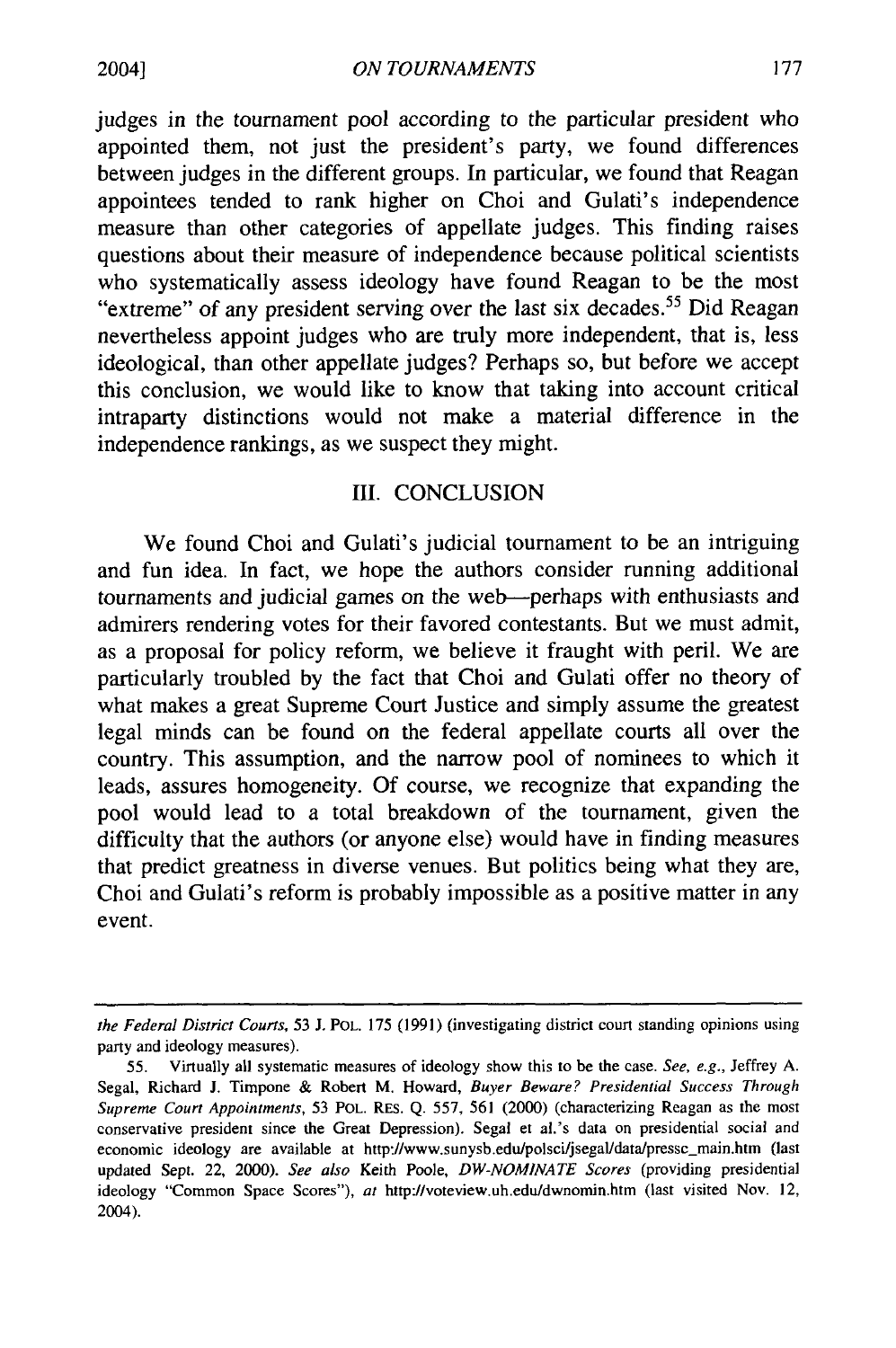#### **APPENDIX**

Table **1** summarizes the results of sixteen individual studies rating past Justices. The studies have each been given a number, one through sixteen, as designated at the top of the Table. The key to the studies below gives detailed information about each study, in chronological order based on the year of publication. In the Table, an **"X"** appears for each time a justice was rated "great" **by** a study. The final column, "Total **N,"** gives the total number of studies rating each Justice as "great."

TABLE **1.** Survey of studies rating past Supreme Court Justices as "great"

| Nominee                         | 1           | $\mathbf 2$ | 3             | 4                          | 5           | 6                              | 7           | 8      | 9           | 10                             | 11          | 12                        | 13                        | 14                                       | 15           | 16               | Total N                 |
|---------------------------------|-------------|-------------|---------------|----------------------------|-------------|--------------------------------|-------------|--------|-------------|--------------------------------|-------------|---------------------------|---------------------------|------------------------------------------|--------------|------------------|-------------------------|
| J. Marshall                     | $\mathbf x$ | X           | x             | X                          | x           | x                              | х           | X      | х           | X                              | $\mathbf x$ | $\boldsymbol{\mathsf{x}}$ | x                         | x                                        | $\mathbf x$  |                  | 15                      |
| Holmes                          |             | x           | $\mathbf x$   | X                          | X           | X                              | $\mathbf x$ | X      | X           | X                              | X           | x                         | $\mathbf x$               | X                                        |              | x                | 14                      |
| Cardozo                         |             | $\mathbf x$ | X<br>$\bf{x}$ | X<br>$\mathbf{x}$          |             | X                              | x           | X<br>X | $\mathbf x$ | $\boldsymbol{\mathsf{x}}$      | X<br>x      | X<br>X                    | x<br>$\mathbf x$          | x                                        | х            |                  | 13                      |
| <b>Brandeis</b><br><b>Black</b> |             |             |               |                            | x           | $\boldsymbol{\mathsf{x}}$<br>X | X<br>X      | X      | x           | $\boldsymbol{\mathsf{x}}$<br>x | X           | x                         | x                         | $\boldsymbol{\mathsf{x}}$<br>$\mathbf x$ | x            | X<br>$\mathbf x$ | 12<br>11                |
| Warren                          |             |             |               |                            |             | X                              | $\bf{x}$    | X      | $\mathbf x$ | X                              | x           | X                         | X                         | $\bf{x}$                                 | $\mathbf x$  | X                | 11.                     |
| Story                           | X           | X           | X             | X                          | x           | x                              |             | X      | X           | X                              |             |                           |                           | $\mathbf x$                              |              |                  | 10                      |
| Frankfurter                     |             |             |               |                            |             | x                              | x           | X      |             |                                | x           | x                         | $\boldsymbol{\mathsf{x}}$ | $\mathbf x$                              |              | X                | 8                       |
| Hughes                          |             |             | x             | x                          | x           | x                              | x           | X      |             | x                              |             |                           |                           |                                          |              | X                | 8                       |
| Tanev                           |             |             | $\mathbf x$   | X                          | $\mathbf x$ | x                              | $\mathbf x$ | X      |             | $\mathbf x$                    |             |                           |                           | X                                        |              |                  | 8                       |
| Douglas                         |             |             |               |                            |             | x                              | х           |        |             |                                | x           | x                         | Х                         | $\mathbf{x}$                             |              |                  | 6                       |
| Miller                          | $\bf X$     |             | X             | $\mathbf x$                | x           | x                              | X           |        |             |                                |             |                           |                           |                                          |              |                  | 6                       |
| <b>Bradley</b>                  | X           |             | $\mathbf x$   | X                          | X           | X                              |             |        |             |                                |             |                           |                           |                                          |              |                  | 5                       |
| Brennan                         |             |             |               |                            |             |                                |             |        |             |                                | x           | x                         | X                         |                                          | $\mathbf x$  | X                | 5                       |
| Harlan I                        |             |             |               | X                          |             | x                              | x           | X      |             |                                |             | $\bf x$                   |                           |                                          |              |                  | 5                       |
| Curtis                          | X           |             | x             | $\mathbf x$                |             | X                              |             |        |             |                                |             |                           |                           |                                          |              |                  | 4                       |
| Field                           | X           |             | $\mathbf x$   | X                          |             | $\mathbf{x}$                   |             |        |             |                                |             |                           |                           |                                          |              |                  | 4                       |
| W. Johnson                      |             |             | $\mathbf x$   | X                          | x           | $\mathbf{x}$                   |             |        |             |                                |             |                           |                           |                                          |              |                  | $\boldsymbol{4}$        |
| Stone                           | $\mathbf x$ |             |               | X                          |             |                                | X           | x      |             |                                |             |                           |                           |                                          |              | X                | $\boldsymbol{4}$        |
| <b>Brewer</b>                   |             |             | $\bf{x}$      | $\mathbf x$<br>$\mathbf x$ |             | X<br>$\mathbf x$               |             |        |             |                                |             |                           |                           |                                          |              |                  | 3                       |
| Campbell<br>R. Jackson          |             |             |               |                            |             | X                              | $\bf x$     |        |             |                                |             |                           |                           |                                          |              | $\mathbf x$      | 3<br>3                  |
| Moody                           |             |             | x             | X                          |             | $\mathbf{x}$                   |             |        |             |                                |             |                           |                           |                                          |              |                  | 3                       |
| Rehnquist                       |             |             |               |                            |             |                                |             |        |             |                                | x           |                           |                           | $\boldsymbol{\mathsf{x}}$                | $\mathbf x$  |                  | 3                       |
| Harlan II                       |             |             |               |                            |             |                                |             |        |             |                                |             |                           |                           | $\mathbf{x}$                             |              | X                | $\boldsymbol{2}$        |
| Taft                            |             |             |               | x                          |             |                                |             |        |             |                                |             |                           | X                         |                                          |              |                  | $\overline{\mathbf{2}}$ |
| Blackmun                        |             |             |               |                            |             |                                |             |        |             |                                |             |                           |                           |                                          | x            |                  | $\mathbf{I}$            |
| Burger                          |             |             |               |                            |             |                                |             |        |             |                                |             |                           |                           |                                          | $\mathbf{x}$ |                  | $\mathbf 1$             |
| Butler                          |             |             |               | x                          |             |                                |             |        |             |                                |             |                           |                           |                                          |              |                  | 1                       |
| Davis                           |             |             |               | $\mathbf x$                |             |                                |             |        |             |                                |             |                           |                           |                                          |              |                  | 1                       |
| Gray                            | $\bf{x}$    |             |               |                            |             |                                |             |        |             |                                |             |                           |                           |                                          |              |                  | 1                       |
| Jav                             |             |             |               |                            |             |                                | x           |        |             |                                |             |                           |                           |                                          |              |                  | $\mathbf 1$             |
| T. Marshall                     |             |             |               |                            |             |                                |             |        |             |                                |             |                           |                           |                                          | x            |                  | 1                       |
| Matthews                        |             |             | $\mathbf x$   |                            |             |                                |             |        |             |                                |             |                           |                           |                                          |              |                  | $\mathbf 1$             |
| McLean                          |             |             |               | $\mathbf x$                |             |                                |             |        |             |                                |             |                           |                           |                                          |              |                  | 1                       |
| O'Connor                        |             |             |               |                            |             |                                |             |        |             |                                |             |                           |                           |                                          | х            |                  | 1                       |
| Sutherland<br>Waite             |             |             |               | X<br>X                     |             |                                |             |        |             |                                |             |                           |                           |                                          |              |                  | 1                       |
| E. White                        |             |             | X             |                            |             |                                |             |        |             |                                |             |                           |                           |                                          |              |                  | ı<br>$\mathbf 1$        |
|                                 |             |             |               |                            |             |                                |             |        |             |                                |             |                           |                           |                                          |              |                  |                         |

Key to the studies:

**1.** CHARLES **EvANs HUGHES,** THE **SUPREME COURT** OF THE UNITED **STATES (1928).**